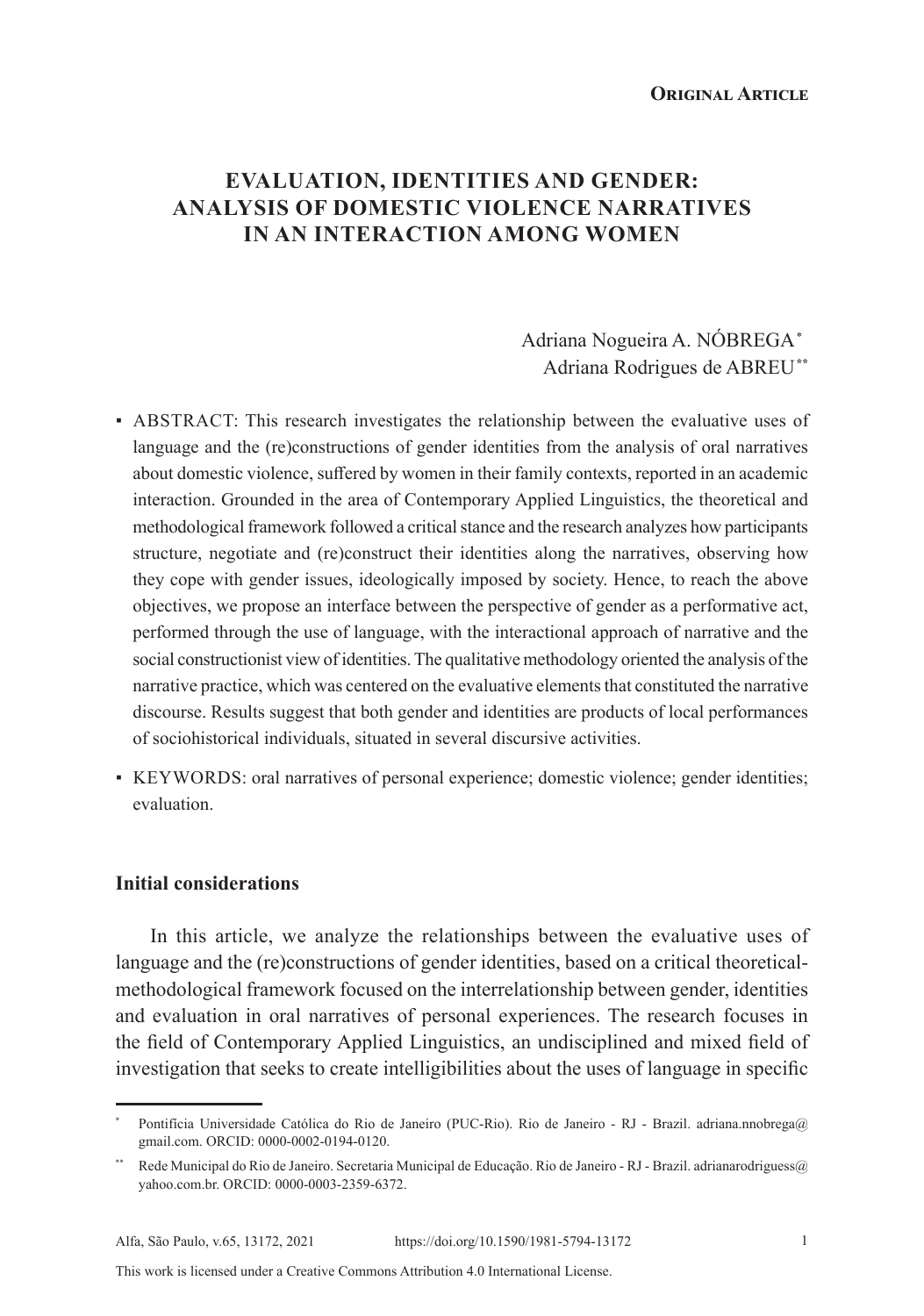social contexts (MOITA LOPES, 2006; PENNYCOOK, 2006). Contemporary Applied Linguistics is moving towards an "epistemological project with implications for social life<sup>1</sup>" (MOITA LOPES, 2006, p. 91, our translation), being a continuously critical and self-reflexive field (PENNYCOOK, 2004, 2006) and concerned with issues related to sociocultural, political and historical life (MOITA LOPES, 2006).

Based on the principles of Contemporary Applied Linguistics, the theoretical conception adopted here follows a non-essentialist perspective of identities and argues that, instead of a given, ready and finished reality, identities emerge from, and are constructed in, particular sociocultural contexts and can only be understood as effects of body and language performances. We therefore start from a critical perspective of language (FAIRCLOUGH, 2003; PENNYCOOK, 2004), understanding discourse as a founding and constitutive part of social practice, a mode of action over the world and society (FAIRCLOUGH, 2003). To critically analyze discursive practice is to take into account "the premise that discourse is structured by domination; that each discourse is historically produced and interpreted, that is, it is situated in time and space; and that the structures of domination are legitimated by the ideologies of the groups that hold power23 ." (WODAK, 2004, p. 226, our translation).

Following these assumptions, we analyzed an interaction that occurred between women participants in a research group, linked to a university in Rio de Janeiro. Our focus is on the narration of stories of domestic violence suffered by the participants (whether physical, psychological, material, among others), especially in investigating the evaluative discursive elements that contribute to the (re)constructions of the gender identities of Carina<sup>4</sup>, the main narrator of one of the stories reported in the interaction<sup>5</sup>, when she tells of the physical aggression she suffered in her family environment.

In this sense, in order to study speech in the interaction of the group of women in question, we resort to the gender perspective as a performative act, performed through the use of language (BUTLER, 2003) and not as something with which one is born. In line with this view of gender as a performative discursive act, we base ourselves on the social approach of identities, understanding them as multiple, fluid and fragmented (MOITA LOPES, 2003; BUCHOLTZ, 1990; SAWIM, 1990), as well as collaboratively constructed in localized discursive practices, unique and specific to each social interaction.

<sup>1</sup> Original: "*projeto epistemológico com implicações sobre a vida social*" (MOITA LOPES, 2006, p. 91).

<sup>2</sup> Original: "*as premissas de que o discurso é estruturado pela dominação; que cada discurso é historicamente produzido e interpretado, isto é, está situado no tempo e no espaço; e que as estruturas de dominação são legitimadas pelas ideologias dos grupos que detêm o poder*" (WODAK, 2004, p. 226).

<sup>&</sup>lt;sup>3</sup> The translations presented in this article were done freely by the authors.

<sup>4</sup> Fictitious name.

<sup>&</sup>lt;sup>5</sup> Due to limitations in the extension of this article, we restrict the analysis and interpretation of the data to only one of the narratives produced in the interaction between the participants. We believe, however, that this fact does not restrict access to the content of the other stories reported, which were very similar, regarding the (re)constructions of gender identities.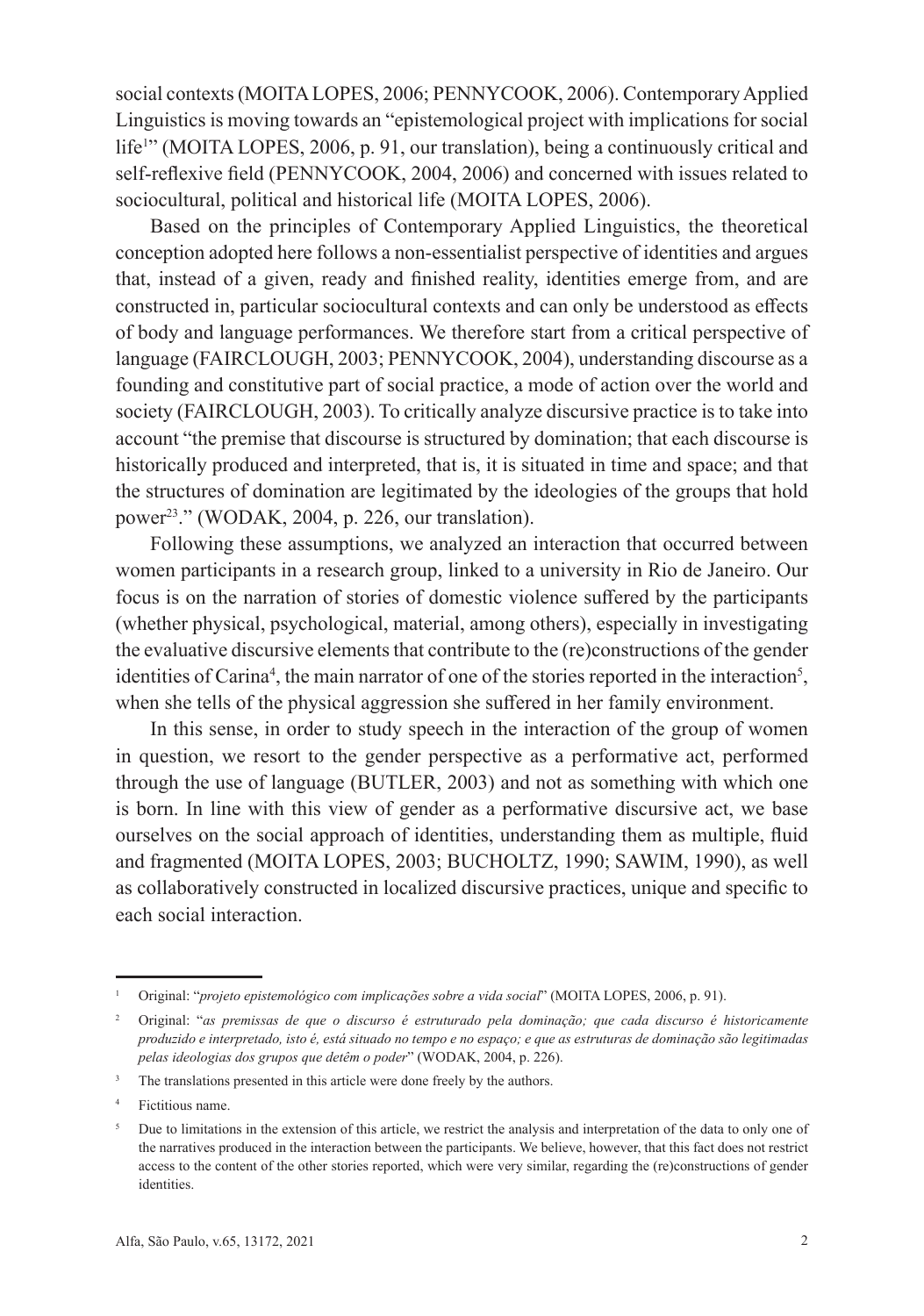Inspired by theoretical and methodological social constructionist paradigms, and considering narratives as a *locus* for the reconstruction of personal experiences, we base ourselves on the interactional perspective (DE FINA, 2008; BASTOS, 2004; MOITA LOPES, 2001) for the analysis of the selected narrative, focusing on the interactional and interpersonal aspects that compose it. The discursive moments of evaluation direct our analytical gaze, since they are "the raison d'être of the narrative" (LABOV, 1972, p.366) and, in line with Linde (1997, p. 152), we consider as evaluation "any instantiation produced by the speaker that has social meaning or that indicates the value of a person, thing, event or relationship", understanding the evaluation as a factor intrinsically related to the moral dimension of language.

We thus note the importance of evaluation for the construction of senses, considering it to be "one of the most basic and important functions of language and worth investigating in depth", since "finding a text or even a sentence without any trace of evaluation is a very challenging task, if not impossible" (ALBA-JUEZ; THOMPSON, 2014, p. 5). Therefore, for the analysis of the evaluative discourse practice, we take the system of evaluation (MARTIN, 2001; MARTIN; WHITE, 2005), part of the social-semiotic approach of language proposed by Systemic-Functional Linguistics (HALLIDAY, 1994; MARTIN; ROSE, 2007), as a tool for the analysis of the evaluative discursive choices, especially those linked to the affective and moral dimensions of language.

The qualitative and interpretative research paradigm (DENZIN; LINCOLN, 2006) guides our analytical path and we emphasize that, when investigating the (re) constructions of gender identities in oral narratives of personal experiences, this article aims to analyze how the participants of this study structure, negotiate and (re)construct their identities throughout the story told by Carina. With this, we believe it is possible to observe how the interlocutors deal with gender issues in a predominantly hegemonic and ideologically patriarchal society, which imposes certain ways of being aprioristically.

#### **Gender, identities and evaluation in narratives**

Gender studies have been undergoing modifications and reformulations in the Social Sciences and the Humanities. Initially, we can cite the contributions of anthropologist Margareth Mead (1979) who, in her work *Sex and temperament in three primitive societies*, first published in 1934, already sought to distance herself from biologizing and naturalistic views that approached the behavior of men and women as a direct consequence of their biological sex. Although she did not use the concept of gender, her idea was that there would be a natural or pre-discursive sex on one the one hand and a culturally constructed gender on the other. The understanding that gender would be the expression of the social, while sex of the order of the natural, came into question, since it is impossible to establish a pre-discursive sexed nature. We can say, then, that the definition of female and male sex does not exist as an absolute truth, but as a sociohistorically constructed concept.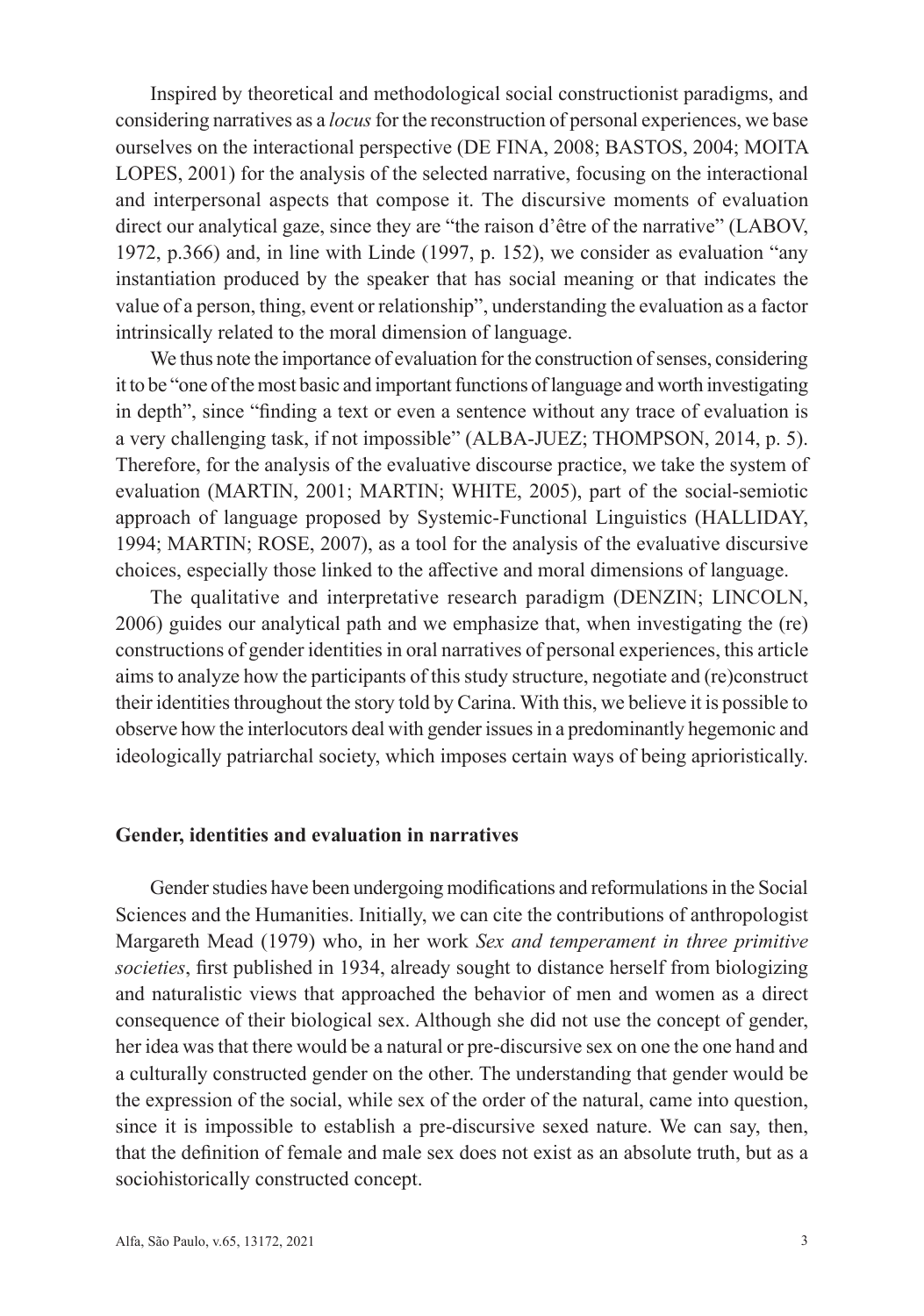Later studies, such as those by Michel Foucault (1977), indicate the importance of paying attention to the discursive order of the notion of sex, as well as to the fact that gender identity is constituted through our discursive performances<sup>6</sup>. Following this line, Judith Butler (2003) states that there are no sexual differences *per se*. However, the existence of a heteronormative matrix supposes coherence between sex and gender and, taking this into account, the performance of the male gender necessarily implies an association with the male sex, just as it does for the female sex. The author points out that "even if sexes seem to be non problematically binary in their morphology and constitution (...), there is no reason to suppose that genders should also remain in number two"7 (BUTLER, 2003, p. 24, our translation).

Butler (2003, 2008) also emphasizes that gender is produced in daily discursive practices, which manifest themselves in the performances of men and women, based on regulatory standards of what it is to be a man or a woman within a given society. Such a gender-building conception is linked to the language's ability to accomplish things in the world. For the author (BUTLER, 2008), the possibility of gender-constituting language is based on a performative view of language. According to Cameron (2010, p. 131, our translation), "Butler says that 'female' and 'male' are not characteristics that we possess, but effects that we produce through the specific things we do<sup>8</sup>". In this sense, the discursive acts are performative, for "the essence or identity that they intend to express are fabrications manufactured and sustained by bodily signs and other discursive means9 " (BUTLER, 2003, p. 194, our translation).

In this way, we can say that gender identities are not pre-formed, but are, on the contrary, and according to Pennycook (2004), performed in contextualized discursive practices. This vision of identities as a social act was already present in the studies of Bucholtz (1990), for whom identity is a discursive construction, a local production and not a static category. The author, aside from understanding identities as performative, also points out that women are active users of the language, not only being seen as victims, but as agents of reflection, even if oppression occurs *a priori*. As we will observe in the data of this study, the narrator places herself at many moments as an agent of reflection, even if she is surrounded by hegemonic patriarchal ideologies, by which women are oppressed (BEAUVOIR, 1967). With this, we understand that identities are often (re)constructed as a possible linguistic mechanism of self-protection.

We take Goffman's concept of performance as a foundation, which is defined as "any activity of a given participant on any given occasion that serves to influence in some way any of the other participants" (GOFFMAN, [1959] 2014, p.23). Also, for Butler (1990), when discussing gender, we must think about both the performance and the performativity aspects. For the author, performance is related to our acting in a certain gender role, in the sense of public *display* and theatrical performance. Performativity, which is linked to the making of a certain gender, is a social construct, built by discursive interactions, performed in specific social contexts (BORGES, 2016).

<sup>7</sup> Original: "*mesmo que sexos pareçam não problematicamente binários em sua morfologia e constituição (…), não há razão para supor que gêneros também devam permanecer em número de dois*". (BUTLER, 2003, p. 24).

<sup>8</sup> Original: "*Butler afirma que 'feminino' e 'masculino' não são características que nós possuímos, mas efeitos que produzimos por meio das coisas específicas que fazemos*" (CAMERON, 2010, p. 131).

<sup>9</sup> Original: "*a essência ou a identidade que pretendem expressar são fabricações manufaturadas e sustentadas por signos corpóreos e outros meios discursivos*" (BUTLER, 2003, p. 194).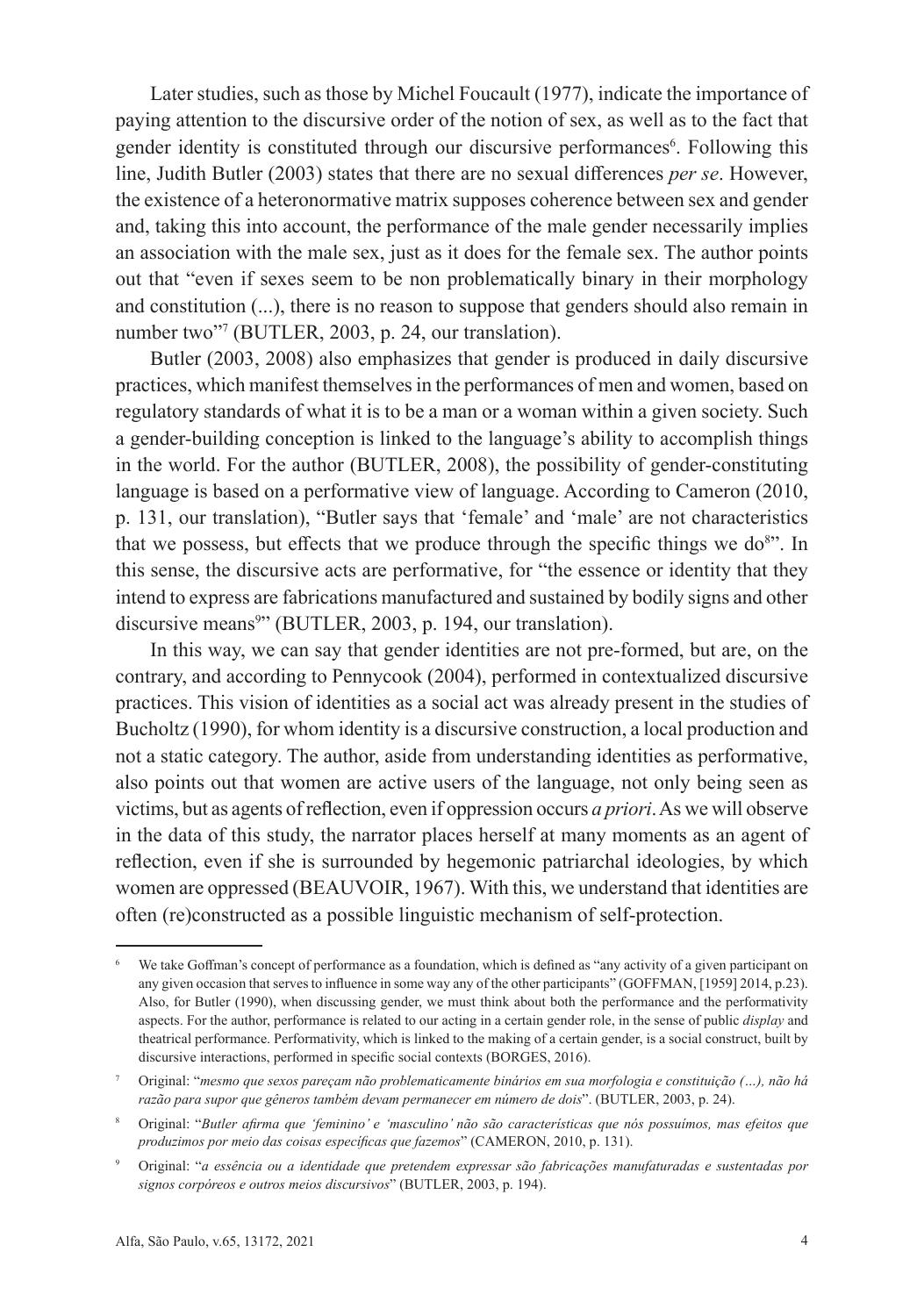In the same vein, Cameron (2001) states that we are built on what we speak and, in speaking, we use discourses that are present in an ideological discourse chain, available to speakers. Thus, our discourses can echo (repeat, reiterate) norms of heteronormativity, often impelling us to positions of subjects with whom we do not necessarily identify. We can say that they are ideological forces present in social discourses, in which discourse, especially hegemonic discourse, stands out to the detriment of other discursive positions belonging to groups that do not hold power.

The perspective of identity as a performative act, as a performance, leads us to its discursive nature (SAWIN, 1990; BUCHOLTZ; HALL, 2003, 2005), which makes us establish theoretical connections with social constructionist studies of identities. Understood as multiple, fluid, fragmented and contradictory (MOITA LOPES, 2002, 2003), identities have their origins in historical and social processes, and thus we can say that discursive practices, social world and identity constructions are amalgamated. Moita Lopes (2003) points out that identities are a construct of a social nature, not concerning the nature of the person and, as the author states, identities are constructed in discourse, being the individual a member of many discourses, which represent each of their identities. It is also possible to reinforce that identities have a close relationship of dependence with differences, since, according to Silva (2000 *apud* RESENDE; RAMALHO, 2006, p. 76, our translation), "the affirmation of identity is part of a chain of denials, of differences (...). Identity and difference are, then, mutually determined concepts<sup>10"</sup>.

Since we focus on the analysis of discursive gender identities in oral narratives of personal experiences, we have also adopted an interactional conception of narrative. In line with the social constructionist perspective of narrative (BASTOS, 2005, 2008; MOITA LOPES, 2001), we affirm the impossibility of investigating narrative discursive production outside its historical, social and cultural production contexts. Moita Lopes points out that investigating narrative practice enables us to analyse the (re)construction of identities, and highlights "the role that narratives play in the construction of social identities in narrative practices where people recount their social life and, in such discursive engagement, others are built and constructed<sup>11</sup>" (MOITA LOPES, 2001, p. 63, our translation). Thus, narrative performance does not occur in a neutral field, free of values and beliefs, but in a different way, occurring in the midst of struggles which are discursive and ideological by nature (ABREU, 2018). The moment we narrate facts, there is a discursive investment in the production and maintenance of the identities of a collectivity, as we will observe in the analyses of this study. From this broader view, "narrative becomes seen as a social construction<sup>12</sup>" (BASTOS, 2004, p. 121, our translation) and, as Nóbrega and Magalhães (2012) suggest, it is from our narratives

<sup>10</sup> Original: "*a afirmação da identidade é parte de uma cadeia de negações, de diferenças* (...). *Identidade e diferença são, então, conceitos mutuamente determinados*" (SILVA, 2000 *apud* RESENDE; RAMALHO, 2006, p. 76).

<sup>11</sup> Original: "*o papel que as narrativas desempenham na construção de identidades sociais nas práticas narrativas onde as pessoas relatam a vida social e, em tal engajamento discursivo, se constroem e constroem os outros*." (MOITA LOPES, 2001, p. 63).

<sup>12</sup> Original: "*a narrativa passa a ser vista como uma construção social*" (BASTOS, 2004, p. 121).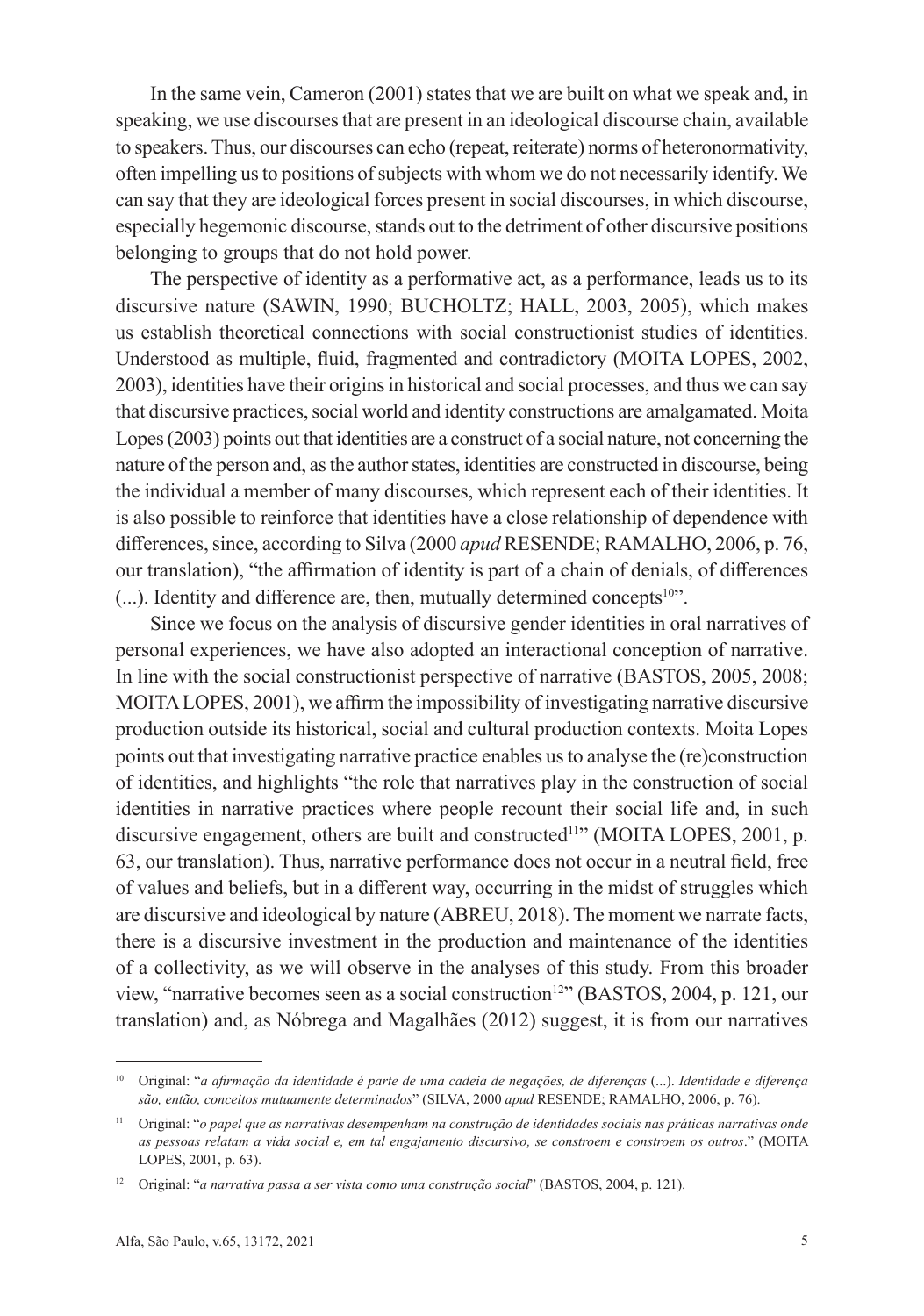that we say who we are, what we desire or believe, always reconstructing ourselves at each narrative account.

As we have seen, we consider the influence of social, cultural and inter-national factors in the structuring of narratives extremely relevant, which makes us understand it as "a basic form of organization of human experience, from which one can study social life in general (...), telling stories is [thus] a social practice, a historical and culturally situated activity<sup>13</sup><sup>3</sup> (BASTOS, 2004, p. 119, our translation). Therefore, narratives are (co)constructed functionally through interactions, being seen as a situated practice, that is, they are constructed along social interaction (DE FINA; GEORGAKOPOULOU, 2008).

The idea of narrative as a performative *praxis* in which, interactively, the narrator and the audience (co)construct meanings and values (LINDE, 1997), brings us back to the question of evaluation in narratives. In their seminal studies, Labov and Waletzky (1967) and Labov (1972) propose that the function of evaluation<sup>14</sup> in narratives is to inform about the dramatic and emotional charge of the reported event, as well as the participants in the narrative interaction, being, for the authors, "the raison d'être of the narrative" or, as Reissman (1993, p. 20) suggests, the "soul of the narrative".

Seeking to bring a broader view of evaluative discourse practice, since this is one of the central points of our analyses, we align ourselves with Thompson and Hunston (2006), who propose the following functions for discourse evaluation:

(i) expressing the opinions of speakers and writers, providing an understanding of the value system of the speaker (or writer) and his/her community;

(ii) building and maintaining relationships between speaker and listener (or writer and reader) and

(iii) organizing the discourse (THOMPSON; HUNSTON, 2000). With such a proposal, we observe that there is a departure from an evaluation centered on the "I", which is now conceived as an interactive resource, where the speaker (or writer) and listener (or reader) collaboratively build their attitudes towards the evaluated facts.

The studies of Thompson and Hunston (2000, 2006) are expanded by Alba-Juez and Thompson (2014), who bring the contextual elements, in a more preeminent way, to the center of their perspective on evaluation in discursive practices. Context becomes more central to the analysis of evaluative language and cultural and situational contexts are investigated in a dialectic relationship with evaluative discourse. Interactions are thus interpreted as macro and micro social elements, i.e. everything surrounding the speaker (or writer) and listener (or reader) in their use of language (ALBA-JUEZ; THOMPSON, 2014).

<sup>13</sup> Original: "*uma forma de organização básica da experiência humana, a partir da qual se pode estudar a vida social em geral* (...), *contar estórias é [desse modo] uma prática social, uma atividade histórica e culturalmente situada*" (BASTOS, 2004, p. 119).

<sup>&</sup>lt;sup>14</sup> Labov and Waletzky (1967) and Labov (1972) suggest a basic structure of the narrative, which is composed of six elements: summary, orientation, complicating action, evaluation, resolution and coda. For the present study, however, only the evaluation element will be investigated.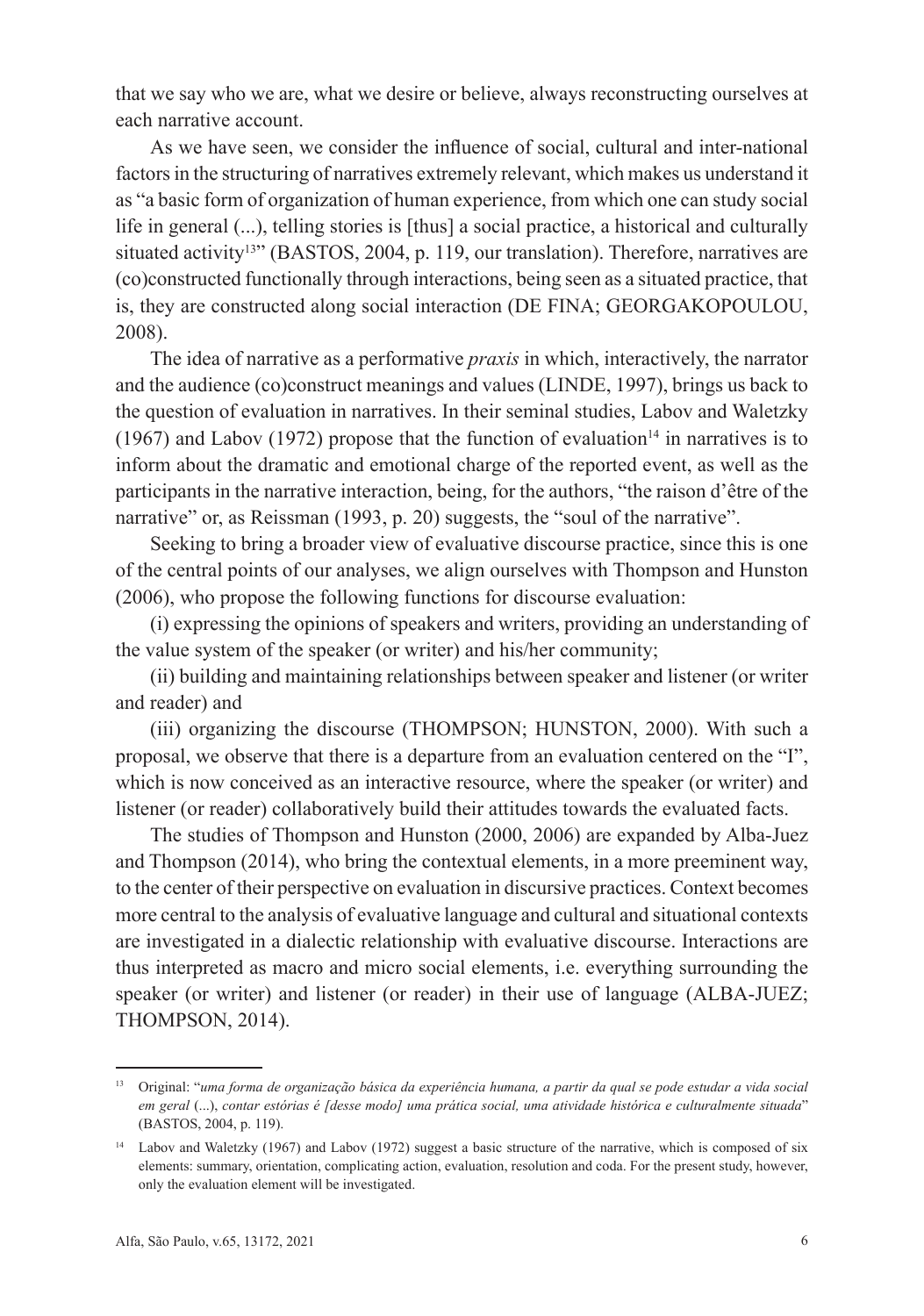Our discussion on context is based on Michael Halliday's proposal, described in his functionalist approach to language as a social-semiotic element. For the author and his followers (EGGINS, 2004; MARTIN; ROSE, 2007; GOUVEIA, 2009, among others), language should always be analyzed in its use, while we carry out our daily activities. Based on this assumption, the author proposes that there are two types of contexts that should be investigated when analyzing specific discourses: the context of culture and the context of situation, the second being part of the first. The context of culture relates to the set of procedures that cultures institutionalize as a way of achieving their objectives, that is, it refers to rituals, forms of politeness, ways of interacting that create meanings in different cultures (EGGINS, 2004). Inserted in the context of culture, the context of situation, in turn, is the environment of the text (HALLIDAY; HASAN, 1989), the most immediate place where the text develops and which illustrates the nature of the action, its participants and the role that language is playing in a given interactive situation.

The contexts of situation and culture, therefore, permeate the entire linguistic system and, from the hallidayan perspective, are concretized in the semantic discursive, lexicographical and grapho-phonological strata (HALLIDAY; MATTHIESSEN, 2014). The importance of context and its realization in such strata is central to the analyses we bring in this article, since we develop them from a conception of evaluation as a contextual, interactive and discursive element. Thus, to observe the evaluations present in the narrative discourse of the participant Carina, we resort to the system of evaluation (MARTIN, 2001; MARTIN; WHITE, 2005), a component of systemic-functional theory.

The system of evaluation, as proposed by Martin and White (2005), deals with the language of evaluation and can be defined as a textual analysis perspective, situated in the field of evaluation of interpersonal activities, at the level of semantics of discourse. Such activities are dynamically established throughout the text, that is, meanings are created in the discourse during social interactions, according to contextual aspects specific to each interaction (MARTIN; ROSE, 2007; NÓBREGA, 2009; WHITE, 2021).

Three subsystems, or domains, compose, in an interconnected way, the evaluation system: attitude, engagement and gradation, creating each one of them a region of meanings. For the analysis of the evaluative discourse, and according to each domain, we can suggest the following questions: what is the nature of the evaluation? (attitude); where does the evaluation come from and what voices are in it? (engagement); and, finally, how strong is the evaluation? (gradation) (NÓBREGA, 2009). For the observation of Carina's (re)constructions of gender identities, and for reasons of data cutting and selection, we will base our analyses on the domain of attitude and its components affection, judgment and appreciation, which, respectively, turn to the evaluative language of emotion, ethics and aesthetics (MARTIN; WHITE, 2005). The subsystems of affection, judgment and appreciation have particular characteristics and refer to different aspects. However, affection permeates the domains of judgment and gradation, interconnecting them, since these also have components of affection.

Martin and White (2005) propose the following categories for each evaluation area: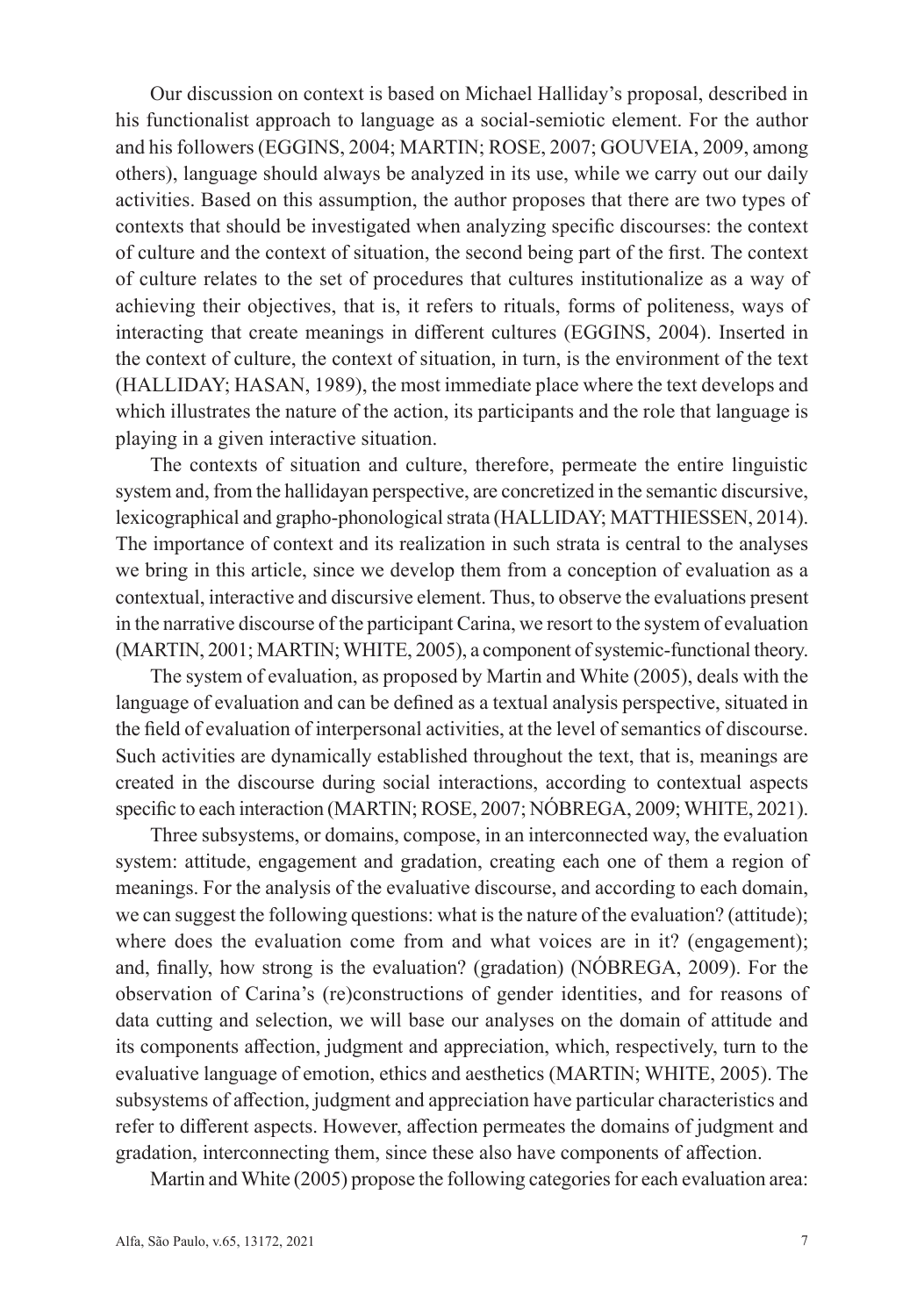(i) in the scope of affection, they refer to the discursive manifestations of the emotions of (un)happiness, (dis)satisfaction and (un)safety, focusing on the evaluator, in an authorial or non- authorial manner;

(ii) in the scope of judgment, they relate to the instantiations of right vs. wrong behavior, whether of social esteem or of social sanction, and they return to the evaluated one and

(iii) in the scope of appreciation, they address the evaluations of people, objects or entities, being carried out by reaction, composition or social value<sup>15</sup>.

All three domains can be carried out in a positive or negative way, explicit (when the meaning of the words is directly constructed in the text) or implicit (when the evaluation is inferred from meanings created by the participation of listeners/readers, when interpreting what was said/written by the speaker/writer).

In order to analyze the evaluative discursive elements that contribute to the (re) constructions of Carina's gender identities, we are especially interested in the implicit evaluations, which are predominantly carried out in the semantic stratum<sup>16</sup> of language and thus become strongly dependent on contextual factors. We follow the approach of evaluation as a semantic resource of discourse, which focuses on "meaning beyond the clause" (MARTIN; WHITE, 2005, p. 9). Corroborating this position, Macken-Horarik and Isaac (2014, p. 68) suggest that "in contrast to lexical concepts of evaluation, the scope of evaluation throughout the text allows analysts to track not only explicit expressions of attitude, but also the relationships they enter into with implicit forms of evaluation and their cumulative meaning".

### **Methodological paths and data contextualization**

Developed according to the assumptions of Contemporary Applied Linguistics (MOITA LOPES, 2006; PENNYCOOK, 2006), this study aligns itself with qualitative research methodology (DENZIN; LINCOLN, 2006) for the analysis of the relationship between evaluation in narratives and (re)construction of gender identities, focusing on an interaction between members of a research group, linked to a graduate program in Language Studies located in Rio de Janeiro. The correlations that we propose here arose after listening to the data, which was generated spontaneously, since the initiative of recording the interaction came from the coordinator of the group, when she realized how rich the reports made during the meeting and their consequent contribution to the discussions held in the research group itself were. The recording of the interaction

<sup>&</sup>lt;sup>15</sup> The theoretical and analytical proposal of the evaluation system is quite broad and, due to space and scope in this article, we present only a brief introduction of its analytical categories. For further details, we suggest reading Martin and White (2005), White (2021) and Vian Jr (2010).

<sup>&</sup>lt;sup>16</sup> The evaluations materialize in the prosody of discourse and are carried out in all strata of language, namely: semantic, lexicographical and graphophonological (ALBA-JUEZ; THOMPSON, 2014; HALLIDAY, 1994; MARTIN; WHITE, 2005).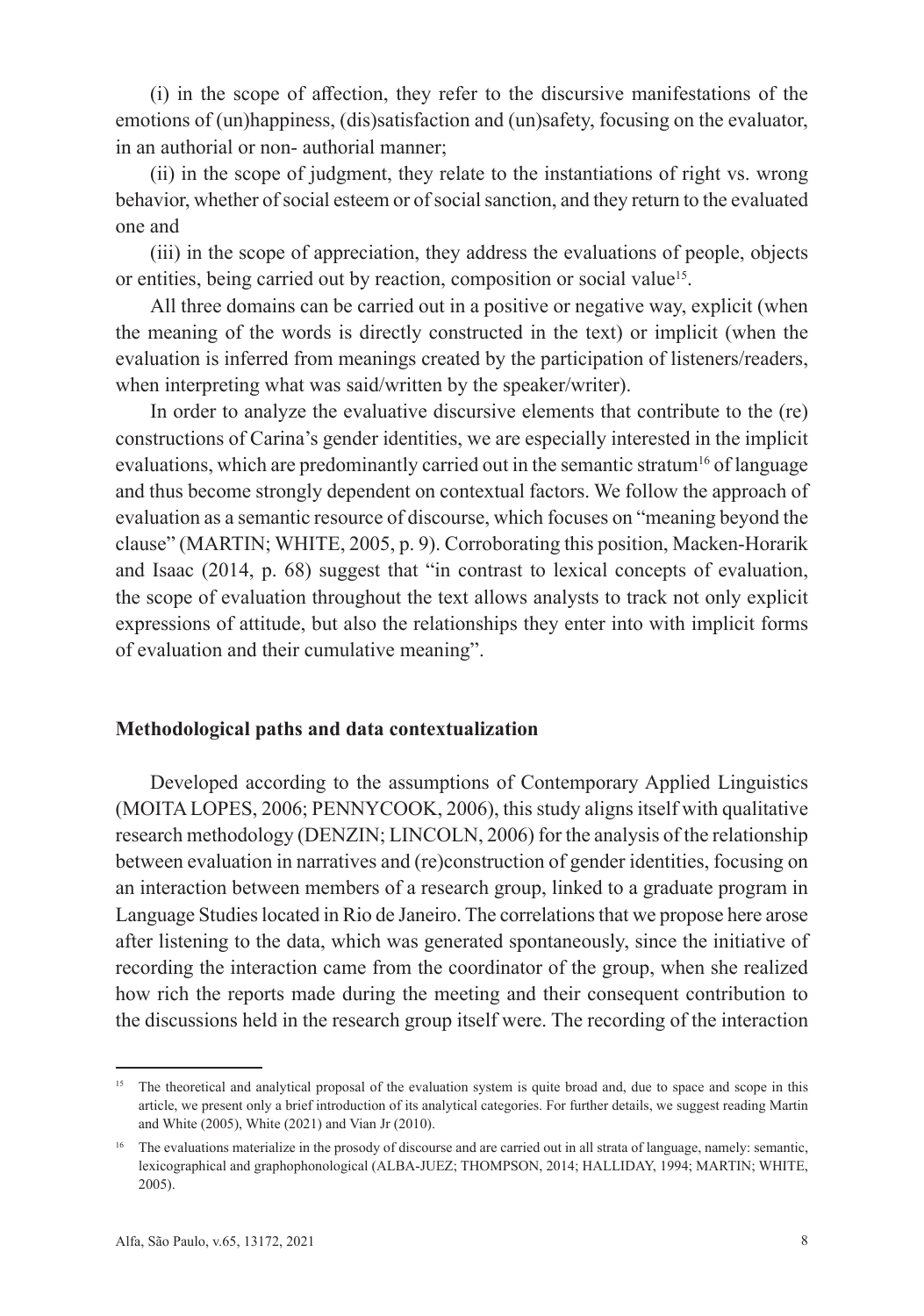took place only after all the participants had granted permission for the audio recording and we emphasize that the present research is in accordance with Resolution No. 510, of April 7, 2016, being based "on respect for human dignity and protection given to participants in scientific research involving human beings"<sup>17</sup>.

The referred interaction took place in one of the bi-monthly meetings of the research group, when seven participants from the group and one guest professor were gathered in a university room. As in other meetings, the activities carried out at the time were focused on the discussion of theoretical texts, the report of research in progress and/or completed, among other activities related to the research conducted by the coordinating professor, her/his students or graduate alumni, or by eventual guests.

In total, eight women participated in the meeting, all of them involved in academic research. At the time of the recording, one participant was a student of the English Language *lato sensu* graduate course, three were pursuing a Master's degree and two a Doctorate, while the other two were university professors at different institutions. The coordinator of the group was, at the time, the advisor to the Master's, Doctorate and *lato sensu* graduate students. In order to preserve the identity of the participants, with the exception of the identification of the authors of this article, all names were replaced by fictitious ones: Aline (*lato sensu* graduate student); Heloá, Noemi e Carina (master students); Adriana A. and Monique (doctoral students); Adriana N. (university teacher and group coordinator) and Luana (invited university teacher). It is important to point out that the main narrator is Carina and that not all the participants speak in the fragments transcribed here.

As mentioned above, the meeting analyzed had the participation of the guest teacher Luana, a feminist activist, whose interest was centered on the discussions held by the group and its theoretical-analytical focus on Systemic-Functional Linguistics (HALLIDAY; MATTHIESSEN, 2014). For the date of the meeting in question, the coordinator Adriana N. suggested the reading of two texts written by the invited researcher, which deal with her studies on the Maria da Penha Law*<sup>18</sup>*. During the meeting, there was a certain "catharsis", since many narratives with themes of violence against women emerged, focusing on the (re)construction of the participants' gender identities. We believe, therefore, that the narratives we investigated are spontaneous and that the conversational topic was motivated by Luana's texts and by the very context of life in which the participants were inserted.

For this article, we selected a fragment from a more extensive recording and chose the parts where issues of (re)constructing gender identities most emerge. In the data analysis, we bring four fragments that were representative for our interpretations. The total recording lasted 1 hour, 36 minutes and 42 seconds and, for the purposes of

<sup>17</sup> Available at: http://conselho.saude.gov.br/resolucoes/2016/Reso510.pdf. Access on: 26 Oct. 2021.

<sup>&</sup>lt;sup>18</sup> The Maria da Penha Law (Law no. 11.340) "creates mechanisms to restrain and prevent domestic and family violence against women" (BRASIL, 2006). Sanctioned by President Luiz Inácio Lula da Silva, in August 7, 2006, the law was named after Maria da Penha, a women's rights activist. Maria da Penha was left paraplegic after suffering many violent aggressions from her husband.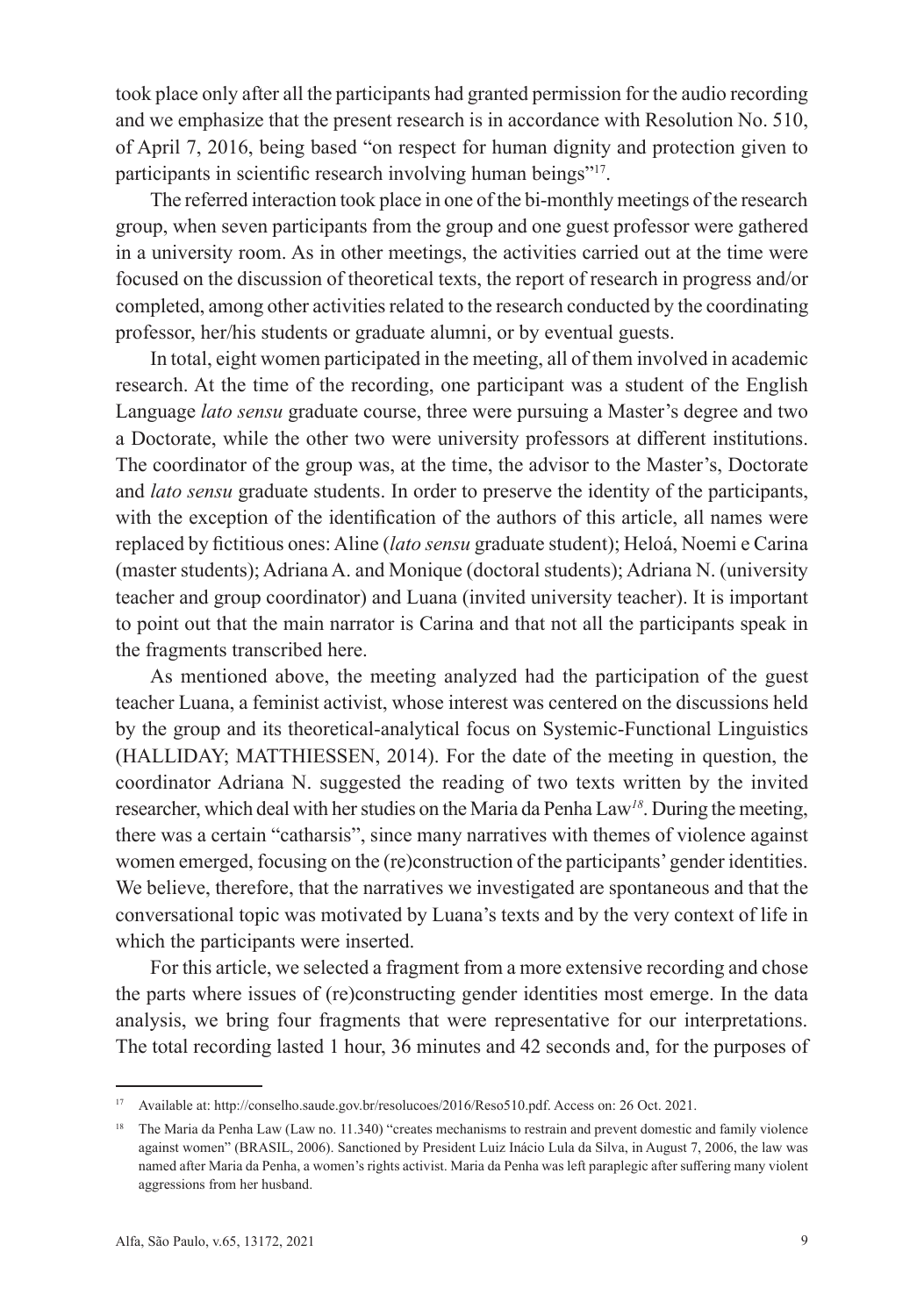this discussion, 5 minutes and 3 seconds were transcribed. The data were transcribed according to the adapted conventions of Sacks, Schegloff and Jefferson (1974), with incorporation of Loder and Jung  $(2009)^{19}$ .

### **Narrative practices and gender identity performances**

In view of the objectives we have indicated above, in this section we present the analysis of the data. At the beginning of the recording, narrator Carina makes a contextualization of her narrative, presenting characters, places, time and situation in which the reported event occurred: a physical fight between her and her brother. In our analysis, we will highlight the part where Carina reports the reaction of the participants involved (her grandmother, her mother, her brother and herself), as well as their position in the event she experienced. In this initial part, we find the central point of the narrative, the physical violence of her brother, which allows us to look at the (re)construction of the gender identities of both the participants in the research group who were present at the time of the report and the projected identities of the participants of the narrated event, as we see in excerpt 1 below.

## **Excerpt 1**

| 0 <sub>1</sub><br>02                   | Carina     | then I managed to open it and he went down to my grand mother's house<br>before me () [and when I arrived] there:: [at my grandmother's house]                                                                                                                                                                                                                                                                                                                                                                                                    |  |
|----------------------------------------|------------|---------------------------------------------------------------------------------------------------------------------------------------------------------------------------------------------------------------------------------------------------------------------------------------------------------------------------------------------------------------------------------------------------------------------------------------------------------------------------------------------------------------------------------------------------|--|
| 03                                     | Luana      | [ $\circ$ to gossip $\circ$ ]                                                                                                                                                                                                                                                                                                                                                                                                                                                                                                                     |  |
| 04                                     | Adriana N. | [to gossip [hhh]                                                                                                                                                                                                                                                                                                                                                                                                                                                                                                                                  |  |
| 05                                     | Luana      | $[hhh]=$                                                                                                                                                                                                                                                                                                                                                                                                                                                                                                                                          |  |
| 06<br>07<br>08<br>09<br>10<br>11<br>12 | Carina     | =NO and he went down to my grandmother's house as if nothing had<br>happened and I went down super nervous so my body was all: shaking<br>when I arrived at my grandmother's house:: (.) my mother was there,<br>my grandmother and him $(.)$ and it looked like this:: barrier as if:: $()$<br>like: I was the villain of the story () the scene had been SET and I<br>arrived like this and I said like "mom you don't know what happened"<br>and she said "I already know what happened" and she spoke with a kind<br>of rough tone like this= |  |
| 13                                     | Adriana N. | $=$ as if it were your fault $\uparrow$                                                                                                                                                                                                                                                                                                                                                                                                                                                                                                           |  |

In the fragment above, which represents a contextualization of the event, Carina recounts the moment when her brother, after the fight, goes to her grandmother's house to meet her mother (lines 01-02). Participants Luana and Adriana N. evaluate Carina's brother's posture through a negative judgment of social esteem, contributing to the evaluative construction of the narrative and, at the same time, to the projection of the

<sup>&</sup>lt;sup>19</sup> The transcription conventions can be found in the appendix.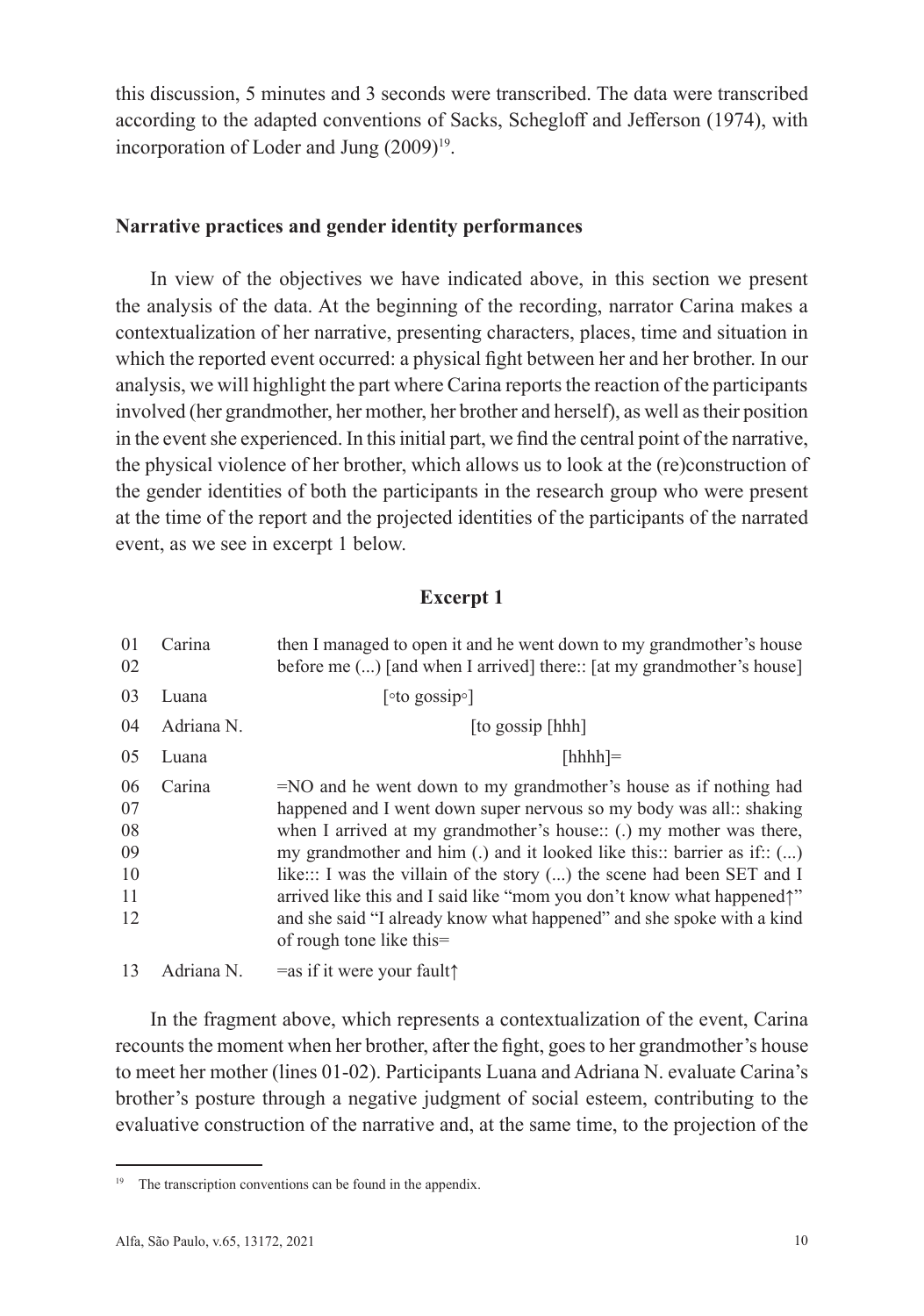brother's identity construction, seen by the participants as a gossiper (lines 03 and 04). The use of "gossip" accentuates the negative content of the narrator's brother's behavior and Luana and Adriana N. understand his attitude as a possible gossip or intrigue. The fact that the teachers made such a statement with laughter leads us to a possible irony of the participants and to an increase in gradation in the evaluation of both, as a form of an implicit negative evaluation. It is worth remembering that the general theme of the meeting was related to situations of violence suffered by women, in a heteronormative society, with emphasis on favoring men's positions in social practices.

In addition, Carina makes an opposition between her posture ("I went down super nervous so my body was all:: shaking", in line 07) and her brother's posture ("he went down to my grandmother's house as if nothing had happened", in line 06). In lines 06- 07, therefore, we can already see how she constructs her identity in opposition to his, who acts as if nothing had happened. As said in a previous moment, the construction of identities is part of a chain of denials and differences (SILVA, 2000 *apud* RESENDE; RAMALHO, 2006). This is corroborated further in lines 09-12, when Carina mentions being considered the villain of the story, which we can infer to be said in opposition to the "hero" who would be her brother. In this evaluation of negative affection of dissatisfaction, the narrator still mentions the fact that "the scene is already set" (said out loud, denoting high gradation, in line 10), which points, once again, to an implicit evaluation, dependent on contextual factors, for her understanding. Having the scene set means there is badness, mess, confusion, which, once again, contextualizes and guides the participants of the narrative interaction on the dramatic burden of the narrative moment.

In line 13, Adriana N. aligns herself to Carina and evaluates the situation, hypothetically, as the narrator's fault. We can understand Adriana N.'s speech as a negative evaluation aimed at Carina's mother who, at that moment, apparently shows to be in favor of the master's brother - which can be expressed in the narrator's speech, by referring to the "kind of harsh tone" of her mother's voice (line 12). This alignment between Adriana N. and Carina is also expressed by the narrator's interruption of her shift in "like this" (line 12), when the teacher infers that her mother would blame her for the fight with her brother.

As the general theme of the narratives told in the interaction of the research group was about violence suffered by women, and having as background for discussion the texts about the Maria da Penha Law, it is possible to refer to this larger context of the meeting to understand Adriana N's speech. In this case, the coordinator builds an opposition to the hegemonic pattern deterministically attributed to women as the ones causing confusion and, to men, as the ones suffering consequences of the attitudes of these women. Thus, we note that gender identities are performed and projected along this first interactional micro context, when there is the collaborative construction of the evaluations of the narrated facts.

Carina is the main narrator, having control over most of the shifts, even keeping them discursively under her command, as we will observe later. However, we still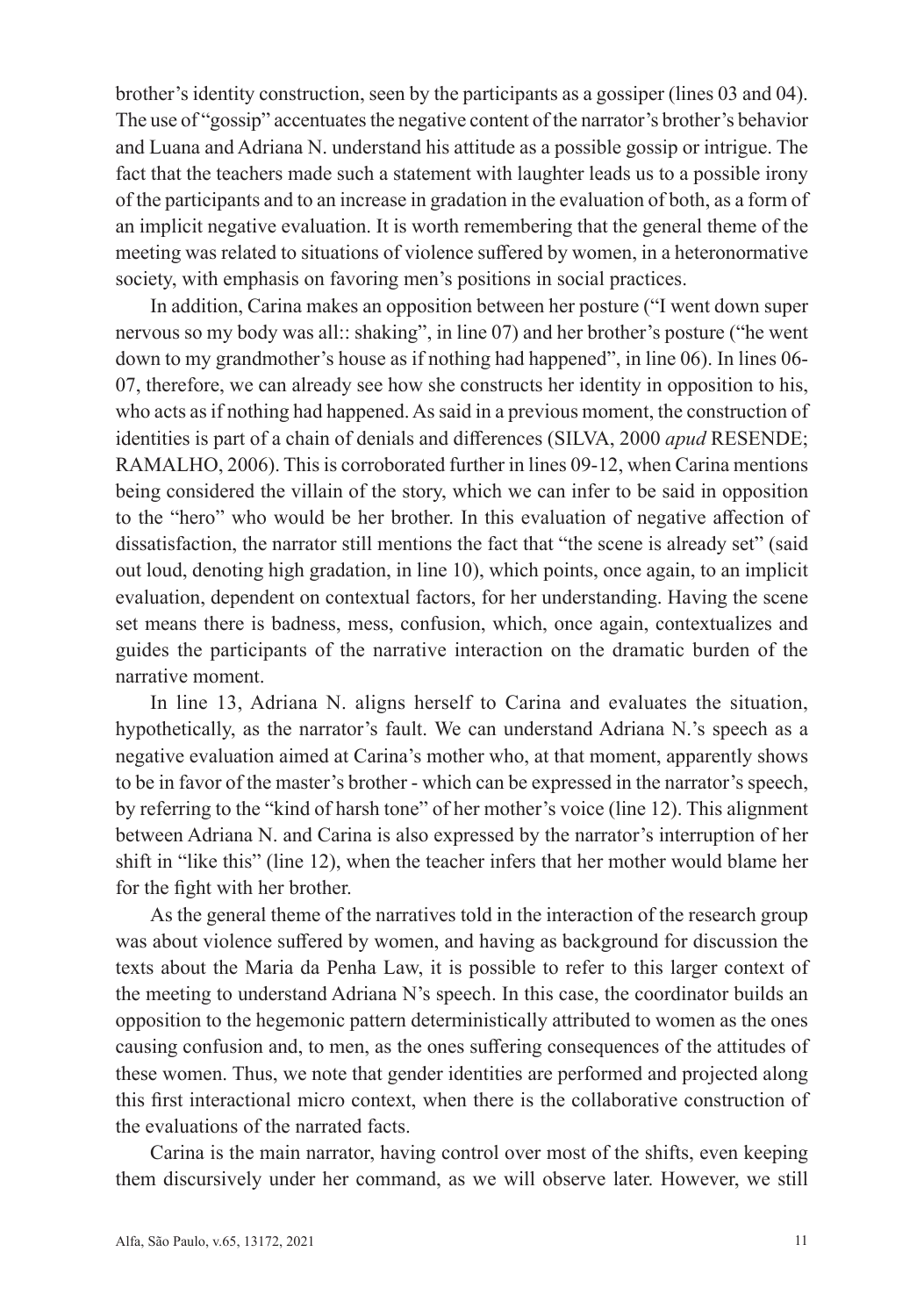notice that, in a collaborative way, the participants speak simultaneously, by means of overlaps, especially in excerpt 2.

## **Excerpt 2**

| 14<br>15       | Carina     | yeah (.) and I said like "then tell me what happened, what you<br>heard::" $\ldots$ )                                                                                              |  |  |
|----------------|------------|------------------------------------------------------------------------------------------------------------------------------------------------------------------------------------|--|--|
| 16             | Adriana N. | ∘yeah∘                                                                                                                                                                             |  |  |
| 17<br>18       | Carina     | and then my mother [said like this] "ah (.) you need [to be CALMER]<br>because you're [very much like this"]                                                                       |  |  |
| 19             | Monique    | [ah::: sure::]                                                                                                                                                                     |  |  |
| 20             | Adriana N. | [Impressive::]=                                                                                                                                                                    |  |  |
| 21             | Monique    | and the [green] pants                                                                                                                                                              |  |  |
| 22             | Adriana N. | [it's the] lime green pants [you know]                                                                                                                                             |  |  |
| 23<br>24       | Monique    | [yes:::] you created a mess::: you<br>are I don't know what                                                                                                                        |  |  |
| 25             | Adriana N. | yeah:: ex[act::ly                                                                                                                                                                  |  |  |
| 26             | Carina     | "[you already] know your brother is like this:::"                                                                                                                                  |  |  |
| 27             | Adriana N. | You already know your brother is::=                                                                                                                                                |  |  |
| 28             | Todas      | $=$ ((incomprehensible speech))                                                                                                                                                    |  |  |
| 29             | Adriana N. | Your brother is sex: ist, he is agi: tated                                                                                                                                         |  |  |
| 30<br>31<br>32 | Carina     | look what happened the following, this, this, $\ge$ I told my whole<br>version of the story then he kept looking because my brother is so<br>extremely cynical< he has always been |  |  |
| 33             | Adriana N. | Your brother <sup><math>\uparrow</math></sup>                                                                                                                                      |  |  |
| 34             | Monique    | Hhhh                                                                                                                                                                               |  |  |
| 35             | Carina     | Yeah::: since we were little                                                                                                                                                       |  |  |
| 36             | Aline      | •like this innocent face•                                                                                                                                                          |  |  |

In the second excerpt, there is the engaged and sympathetic construction of the conversation, because the lines are intersecting to form local meanings mutually understood by all. The shared and interactively constructed understanding evinces a discursive position of the participants, which emerges in opposition and in disagreement with the posture of a man who assaults, be it a woman.

We observe that Carina opens the second fragment making use of reported speech<sup>20</sup>, that is, she brings to her account speeches that were produced by her and her mother

<sup>&</sup>lt;sup>20</sup> Reported speech, often used in the data of this study, is here understood as "a narrative resource  $(...)$  used to highlight important aspects of the world of stories" (DE FINA, 2003, p. 93). De Fina considers reported speech as having a strategic function, being an active process of transformation of the other's speech. This exchange can be configured either directly (when the discourse is reported in the form of a dialogue) or indirectly (when the reported discourse is paraphrased).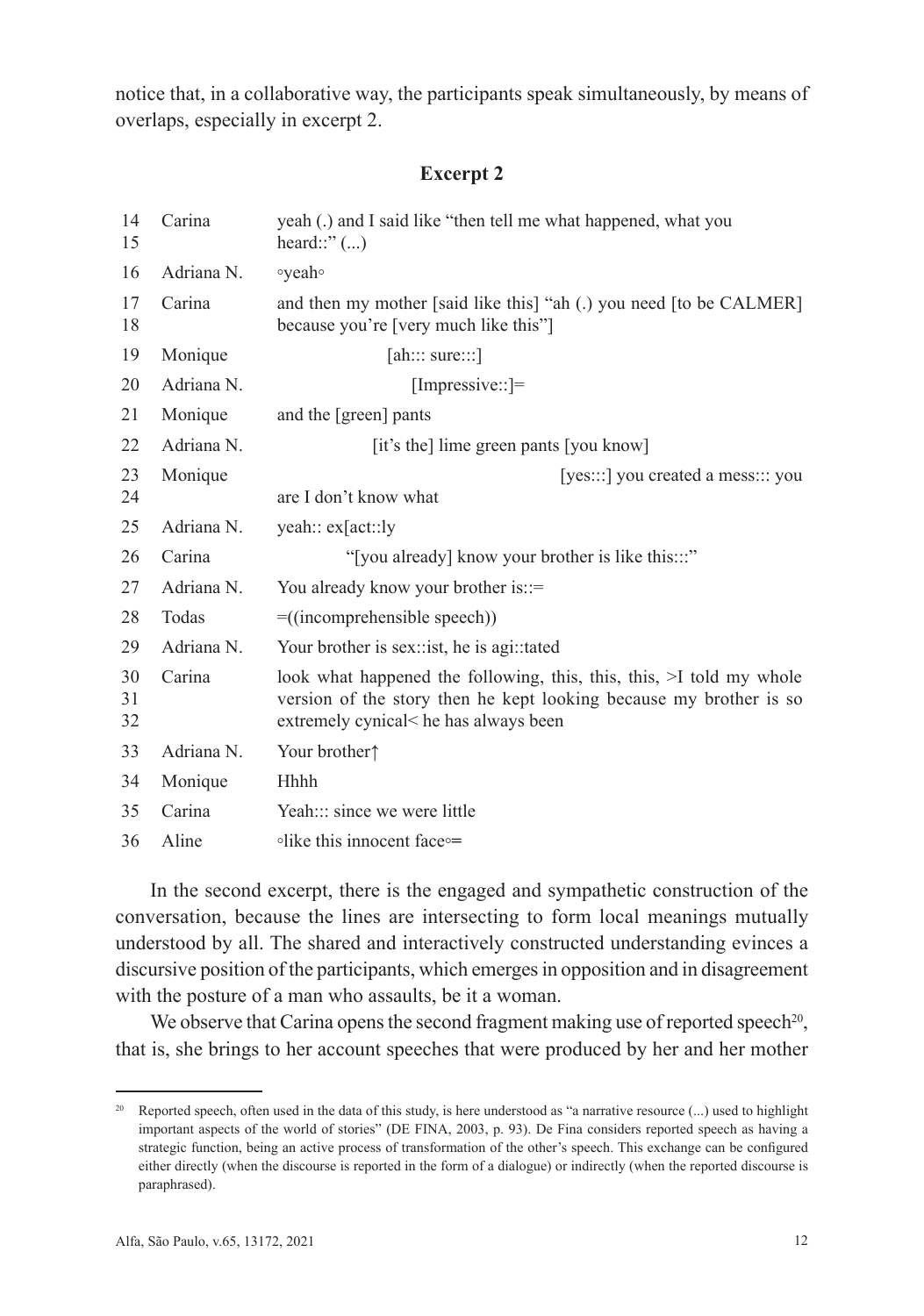in the world of the story: "then tell me what happened what you heard:" (lines 14 and 15) and "ah (.) you need [to be CALMER] because you are [very much like this]", lines 17 and 18. The intersection of the world of the story with the world of narration gives a high dramatic charge to the narrative and is seen, in this research, as an implicit evaluation that reproduces masculine hegemony and projects in Carina an identity of a nervous woman who needs to calm down in front of a man.

The narrator opens the passage by telling her apparent search for her mother's alignment (lines 14 and 15), trying to find out what she heard from her brother, in order, possibly, to give her own view of the violence that has occurred. However, her mother responds with a negative evaluation of her behavior, using a negative judgment of social esteem, highlighting the non-normality of her daughter's behavior (lines 17 and 18). On the contrary, Carina's mother seems to normalize her son's behaviour when, in line 26, she has her speech once again reported by the narrator "you already know your brother is like this". The reported speech is repeated almost entirely by Adriana N. on the next shift and who, on line 29, completes what would be "being like this": "sexist and agitated".

The mother's speech, reported in the interaction (lines 17 and 18), causes strangeness and resistance from the other participants, who do not agree with her positioning, as seen on line 20, when Adriana N. understands the fact as "impressive", and on Monique's shift, on lines 23 and 24, when she says "[yes:::] you created a mess::: you are I don't know what". The statements of both interlocutors are negative evaluative instances of social esteem judgment, which we can suggest turn to the capacity of a woman, Carina's mother, to act in this way. There is, in Adriana N. and Monique's speeches, indignation about the reproduction of gender ideologies, conveyed by a woman, whose speech is loaded with principles and values determined, indistinctly, the other woman in a patriarchal society.

This indignation is reinforced again with the return of the theme of another story (lines 21 and 22), narrated at the beginning of the meeting by Adriana N. In her story, the research group coordinator recounts a situation experienced with her older brother in her youth when he refused to take her to a party because she was wearing lemon-green pants, not approved by the boy. At the time, like Carina's mother, Adriana N.'s mother aligned herself with her son and told her daughter to stop making a case and change clothes if she really wanted to go to the party. The event generated great resistance from the young woman at the time, who refused to follow her mother's instructions, and her story was marked by the participants of the research group as a moral abuse suffered by a man.

We can say that the behaviour of Carina's brother, as well as the behaviour of Adriana N.'s brother, represent ideological discourses of power, in which the man is seen as the one who can deliberately act in relation to women, because they must follow his guidelines. However, we notice in the two fragments analyzed so far, as in Bucholtz (1990), that women are active users of the language and agents of reflection, even if oppression occurs *a priori*.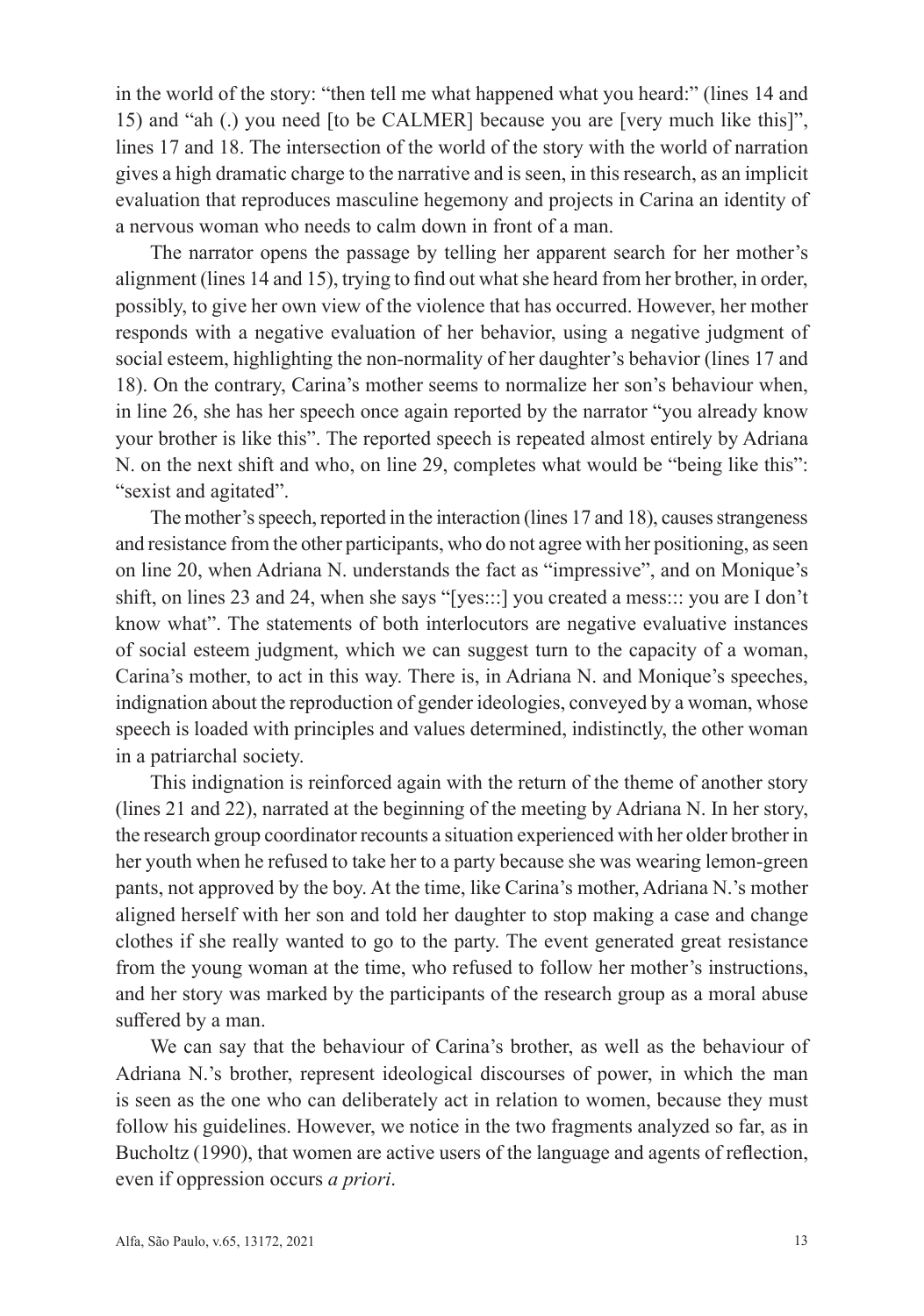What we observe in the interaction analyzed is that such reflection is done in a joint way, from the engagement of the interlocutors to build a negative identity of Carina's brother as "sexist" and "agitated" ("her brother is se::xist, is agi::tated", line 29). At the same time, indirectly, we can infer that Adriana N.'s brother can also be considered sexist and agitated, since the story about the use of lime green pants is brought in analogy to the situation lived by Carina. In this sense, "lemon-green pants" becomes an explicit and evoked negative evaluation, highly dependent on the interactional context, and shared by the members of the meeting. This statement becomes even more evident when we note that the evaluation was initially made by Monique, who appropriated the previous story to judge the behaviour of Carina's brother and mother. We are thus faced with the strength of the evaluation for the construction of meanings, which, in this analysis, relate to the (re)constructions of Carina's gender identities and those of the participants in the situation investigated.

As we commented earlier, we propose that there was a kind of "catharsis" with the experiences brought to the meeting, and this happened in a collaborative way in the (co) narration of the facts, illustrating that the reported events (and their participants) are constructed in the turn of the interaction, between the students and the teachers. This is made clear by the presence of glued shifts (represented in the transcription by  $=$ ) and simultaneous talks (represented by [ ]). According to Cameron (2010), glued speech is often taken as a marker of cooperation since, in order to carry it out accurately, it is essential that the speaker be very attentive to the contribution of other social actors. Thus, Carina does not act alone in the construction of her story, nor does she do it when evaluating the events that have occurred, since she counts on the collaborative participation of the other participants in the group - even though she governs most of the shifts, as we will see in excerpt 3, below.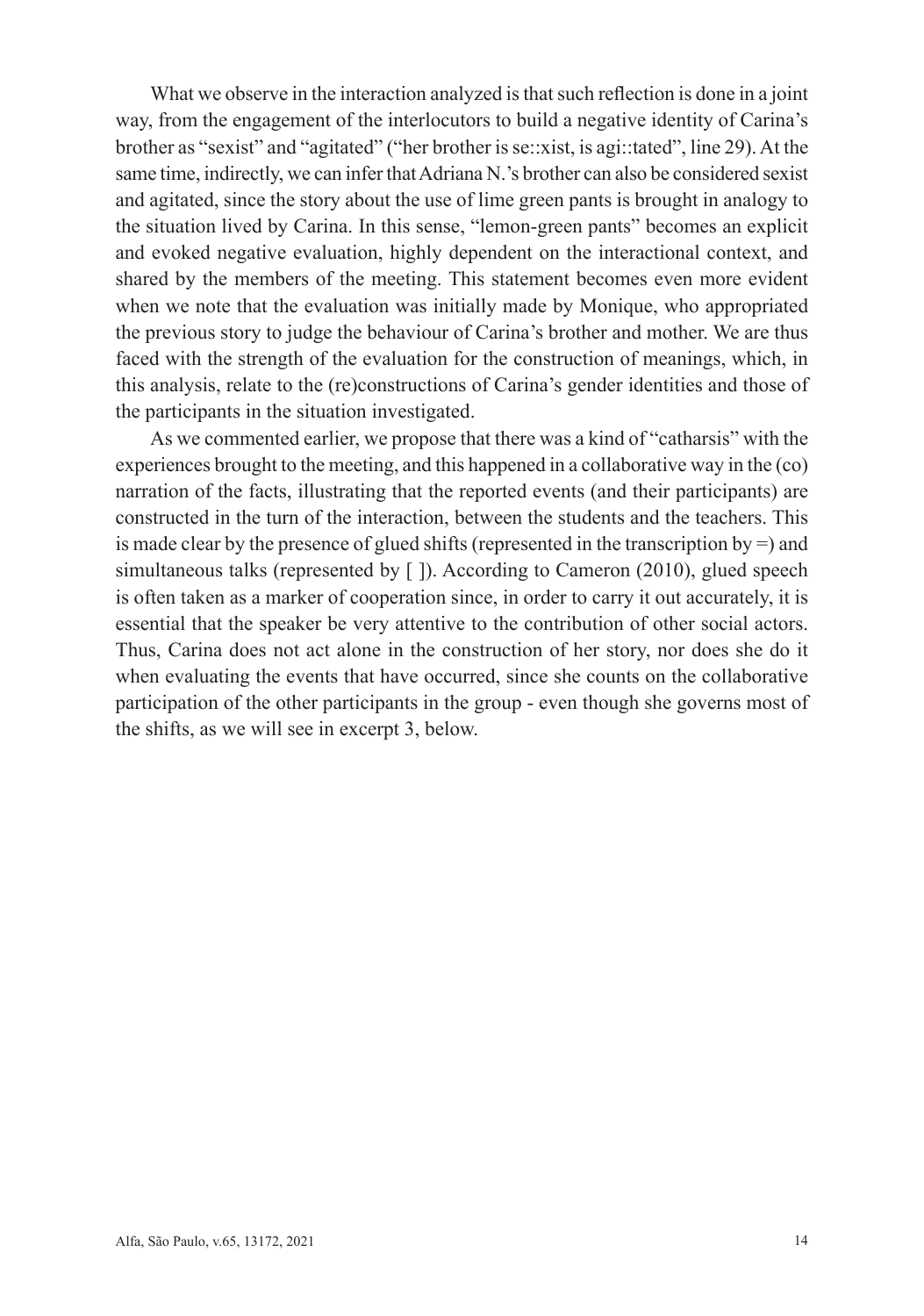## **Excerpt 3**

| 37 | Carina     | $=$ Yeah:: Since we were little he threw a tantrum so that he                                                                                                                                                                                        |
|----|------------|------------------------------------------------------------------------------------------------------------------------------------------------------------------------------------------------------------------------------------------------------|
| 38 |            | could get out of some place:: and my mother stopped because he made a                                                                                                                                                                                |
| 39 |            | SCENE::, CRYING:: that the world was ending:: and I thought that my                                                                                                                                                                                  |
| 40 |            | mother always gave in so as not to be ashamed (). ) and: then I said                                                                                                                                                                                 |
| 41 |            | what happened was this this and this $(.)$ I said it in detail $(.)$ but I said                                                                                                                                                                      |
| 42 |            | "worse than what happened was his reaction because he did it I don't                                                                                                                                                                                 |
| 43 |            | know what hit me, something else, else, else, else" (.) then my mother                                                                                                                                                                               |
| 44 |            | said it like that, then she looked at his face and said "you hit her" then                                                                                                                                                                           |
| 45 |            | he said it like "but SHE hit me too::" but then I said "you started it first"                                                                                                                                                                        |
| 46 |            | and then my mother started "ok" then I said "ok $\uparrow$ I don't want you to                                                                                                                                                                       |
| 47 |            | take a stand now that you're the mother $(.)$ what are you gonna do?"                                                                                                                                                                                |
| 48 |            | and my mom was like that and: then my brother somehow started trying::                                                                                                                                                                               |
| 49 |            | (.) change a little what I had said and so on and then I started another                                                                                                                                                                             |
| 50 |            | argument with him there in front of my mother and my grandmother and                                                                                                                                                                                 |
| 51 |            | my poor grandmother hh my grandmother wanting to hhh put cold                                                                                                                                                                                        |
| 52 |            | water on ALL my grandmother "Stop it for god's sake, stop it, stop it for                                                                                                                                                                            |
| 53 |            | god's sake" looking at one looking at another because my grandmother                                                                                                                                                                                 |
| 54 |            | is not like that, she is not like that, yeah: and that's VERY:: far from all                                                                                                                                                                         |
| 55 |            | my grandmother's speeches (.) also because she doesn't have (.) any                                                                                                                                                                                  |
| 56 |            | experience that might give her the:: understanding of what many people                                                                                                                                                                               |
| 57 |            | might be going through right <sup><math>\uparrow</math></sup> because she doesn't have experience to<br>understand maybe she can't even have an idea of the gravity of things<br>because she didn't go through things like that (.) right $\uparrow$ |
|    |            |                                                                                                                                                                                                                                                      |
| 58 | Adriana N. | $right=$                                                                                                                                                                                                                                             |

Carina continues to build her identity in opposition to the behavior of her brother who always "threw a tantrum so that he could get out of some place::" (lines 37 and 38). In this case, she positions herself as different from the boy, configuring a feeling of not belonging to the group of those who cry to achieve something (lines 37-39). We observe, in this way, that the narrator does not seem to open her narrative speech to negotiate her understanding of the situation that has occurred, since she creates blunt interpretations about the behavior of her brother and her own mother, in a long and uninterrupted shift. This aspect denotes the approval of the rest of the group, which adopts a more collaborative posture before interaction, leaving room for Carina to (re) construct her experience without being interrupted. We observe that Carina builds herself discursively as a person who has a firm attitude, is strong and courageous, performing these identities discursively for herself throughout the interaction. Mainly, and of our greatest interest, she builds her gender identities, which also in this third excerpt is illustrated by the choice of the narrator when she demands, on lines 45-47, an action of the mother, who must not passively accept her son's authority speech, since he acted brutally. Such an attitude illustrates how we are surrounded by male ideologies of power, which in most cases are not questioned. The mother accepts her son's behavior, but is soon questioned by her daughter, who builds her identity as a linguistic mechanism of self-protection (BUCHOLTZ, 1990).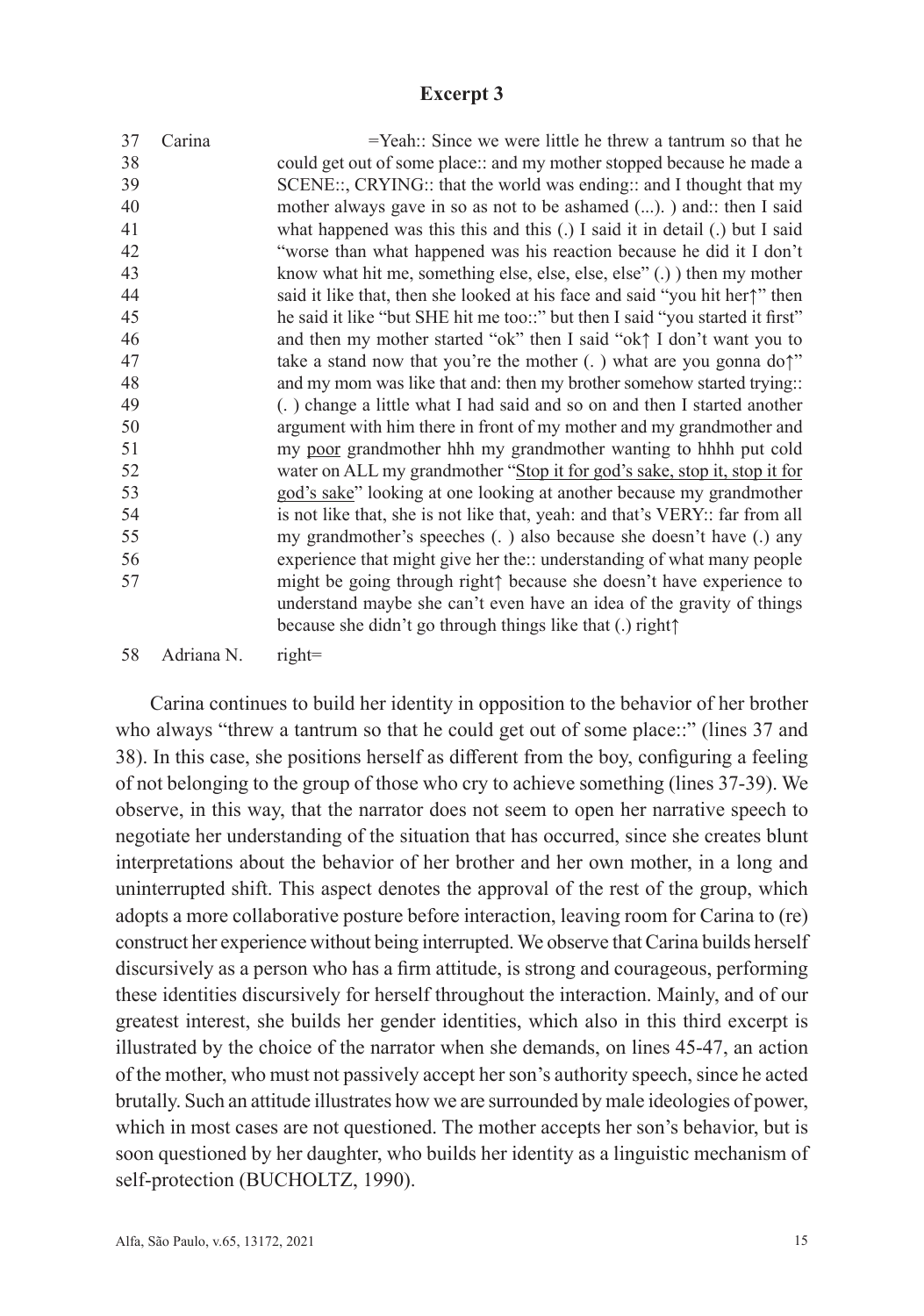Despite maintaining a challenging posture, we observe that Carina also presents a discourse that erases the patriarchal ideologies that have always existed in society, not considering the possibility that women have always had a submissive role and, consequently, have always been oppressed by sexist discourses. This becomes evident when she states that her grandmother is not aligned with current discourses (lines 55- 57), in which we can affirm that female oppression has always existed and is constituted as a tool for the establishment of power to the dominant class (even if not consciously elaborated or perceived).

Finally, we point out that, in this third excerpt, the (re)construction of the narrator's gender identities is marked by her evaluations of the facts, with strong dependence on contextual elements from the world of narration (the meeting of the research group) and the world of the story (the account of the aggression suffered). In order to understand her (re)constructions of gender identities, it is necessary that we take the sociohistorical and situated context of Carina and her family, as well as the environment of the research group meeting.

### **Excerpt 4**

| 94                                                                                                | Monique        | [you're telling this                                                                                                                                                                                                                                                                                                                                                                                                                                                                                                                                                                                                                                                                                                                                                                                                                                                                                                                                                                                                                                                                                                                                          |
|---------------------------------------------------------------------------------------------------|----------------|---------------------------------------------------------------------------------------------------------------------------------------------------------------------------------------------------------------------------------------------------------------------------------------------------------------------------------------------------------------------------------------------------------------------------------------------------------------------------------------------------------------------------------------------------------------------------------------------------------------------------------------------------------------------------------------------------------------------------------------------------------------------------------------------------------------------------------------------------------------------------------------------------------------------------------------------------------------------------------------------------------------------------------------------------------------------------------------------------------------------------------------------------------------|
| 95                                                                                                |                | story Carina] and I [am remembering=]                                                                                                                                                                                                                                                                                                                                                                                                                                                                                                                                                                                                                                                                                                                                                                                                                                                                                                                                                                                                                                                                                                                         |
| 96<br>97<br>98<br>99<br>100<br>101<br>102<br>103<br>104<br>105<br>106<br>107<br>108<br>109<br>110 | Carina         | $\lceil$ =no it's not let me just finish (.) so (.) then my mother got into<br>that situation and started crying and so on and I said it like that and so<br>she went "but what am I going to do" so I said "if you don't take a<br>stand I will involve the whole:: family in this matter (.) I will talk to my<br>uncles, I will talk to my aunts I will talk to everybody I will involve the<br>whole family in this matter and I will expose to EVERYBODY what<br>happened here at home" () then my mother was like "my god" and<br>then my brother "this is OUR problem that has to be resolved HERE<br>so why would you gossip you'll take it to the whole:: family" then I go<br>like - "not because this could be happening here, it could be happening at<br>my aunt's house too and it could be I don't know what" and then finally<br>I just know that my mother saw herself like this - and then I threw a lot<br>of things in her face so I said "I don't understand:: you (.) I don't even<br>recognize:: you because you have a speech to ME about what's out there<br>I with those I relate with you don't have to accept, you don't" I never |
|                                                                                                   |                | thank god I never went through any situation so vexing with [anybody]                                                                                                                                                                                                                                                                                                                                                                                                                                                                                                                                                                                                                                                                                                                                                                                                                                                                                                                                                                                                                                                                                         |
| 111                                                                                               | Adriana N.     | [hurrum]                                                                                                                                                                                                                                                                                                                                                                                                                                                                                                                                                                                                                                                                                                                                                                                                                                                                                                                                                                                                                                                                                                                                                      |
| 112<br>113                                                                                        | Carina         | with whom I relate:: (.) "but like this you don't have with others but how<br>you're acting with my bro-ther I don't understand why it's yours son?"<br>you know (.)                                                                                                                                                                                                                                                                                                                                                                                                                                                                                                                                                                                                                                                                                                                                                                                                                                                                                                                                                                                          |
|                                                                                                   | 114 Adriana N. | Right                                                                                                                                                                                                                                                                                                                                                                                                                                                                                                                                                                                                                                                                                                                                                                                                                                                                                                                                                                                                                                                                                                                                                         |

In this last fragment, we notice that Carina does not give up her shift to Monique, who tries to start, on lines 94 and 95, a narrative ("[you're telling this story Carina] and I [am remembering=]"), but is soon interrupted by her colleague (" $=$ no it's not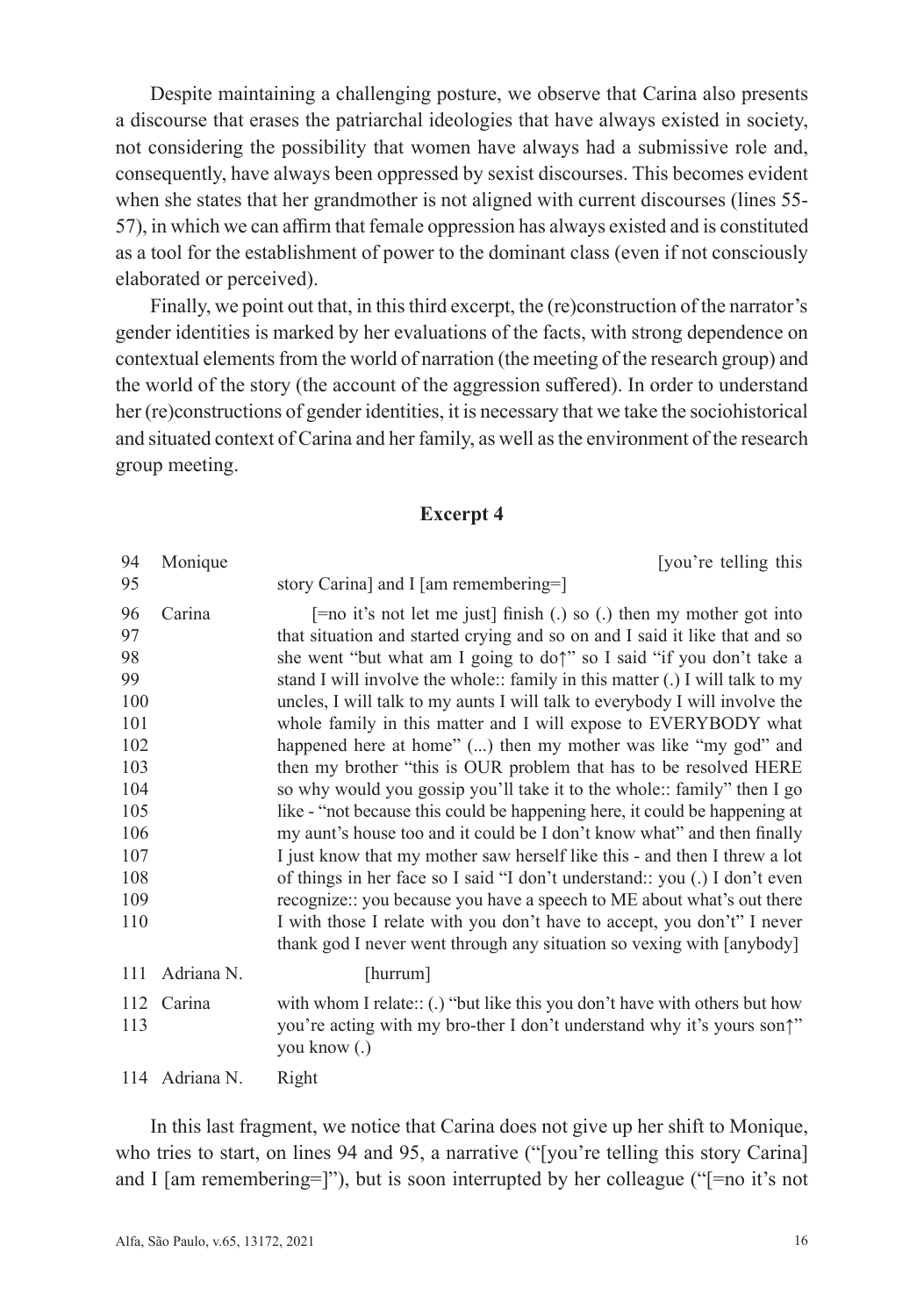let me just] finish", line 96). We realize, with this, that Carina, involved with her own story, won't let her speak. Such attitudes of the participant have a correlation with the construction of her identity performance. She (re)constructs her identity in the discursive dynamics, which is in coherence with the propositional content she presents and, consequently, in dialogue with the identities she establishes.

As in the previous excerpt, Carina does not make room for the negotiation of senses and narrates her experience in an unmodified way, with a high degree of gradation in the reported facts, giving a strong (mainly negative) dramatic charge to the narrative. This is what happens between lines 99 and 102, when she threatens to tell about the aggression to all her family, making use of the attribute "whole" with vowel stretching, which illustrates an evaluation. Telling his uncles, his aunts and "everyone" becomes a negative evaluation based on the dissatisfaction and unhappiness of the narrator. To expose the fact to all her family is an evaluation with high negative gradation of the attitude of her brother and mother. This fact also becomes clear with Carina's mother's response when she says "my god" (line 102), alluding to the gravity of her daughter's threat, and also, in lines 102 and 103, when her brother, in a loud voice, says "this is our problem" and that must be solved "here".

The student makes use of a reported speech, bringing her own speech to the narrated event, which suggests to us how she maintains the identity of an evaluator, of someone who charges for justice and who questions the very identity of a mother who raised a daughter so as not to be submissive to men (lines 107-109 and 112-113): "I do not understand:: you (...). ) I really don't even recognize:: you because you have a speech to ME about what's out there I with those I relate with you don't have to accept, you don't". (...) "but like this you don't have with others but how you're acting with my bro-ther I don't understand why it's yours son↑" you know (...)". By contesting the mother's posture, Carina shows that she does not accept that a mother should always protect her child, since if she has committed an improper act, she should pay for her action. This posture once again suggests that although there is aprioristic oppression, women are active users of language (BUCHOLTZ, 1990) and, in the same way, active producers of "generated behavior (...) embedded in specific ways of speaking and acting in order to produce a range of effects<sup>21"</sup> (CAMERON, 2010, p. 133, our translation).

In the excerpts analyzed so far, we have seen that Carina takes the floor for most of the interaction, hardly giving up her shift and trying to keep it under her control for almost thirteen minutes, among other women who also seem eager to tell their stories. During all this time, we can notice a multiplicity of identities being constructed and projected to the other of the narrated event. There is a narrative performance of gender and Carina builds herself as a hero, presenting us with her identity as a warrior, courageous, fair and independent. She puts herself in the position of an evaluator and judge of others, evaluating each behavior and saying what is right or wrong, in place

<sup>21</sup> Original: "*comportamentos generificados* (...) *embutidos em modos específicos de falar e de agir a fim de produzir uma gama de efeitos*" (CAMERON, 2010, p. 133).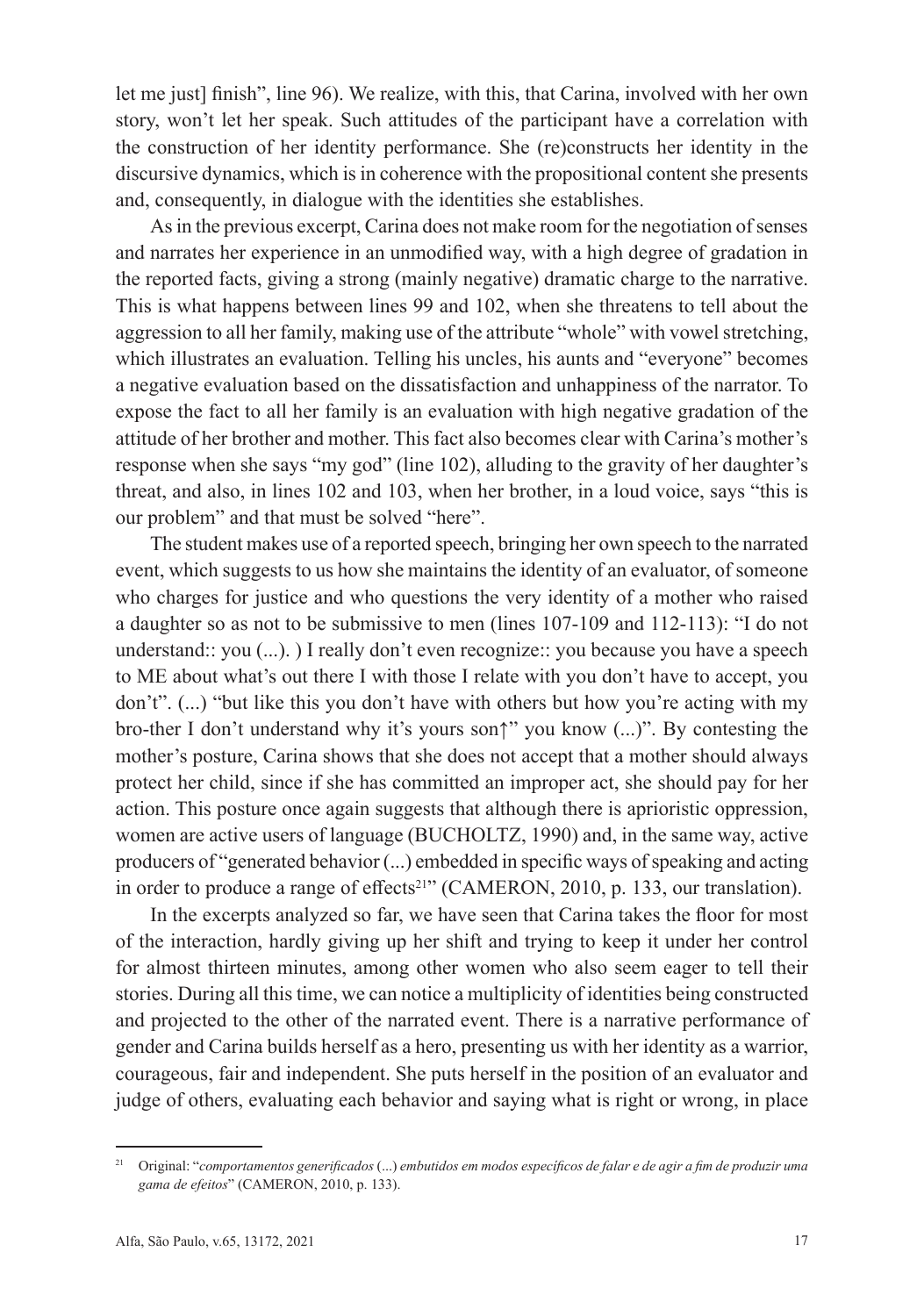of the one who can promulgate a sentence: "if you don't take a stand I will involve the whole:: family in this matter (.) I will talk to my uncles, I will talk to my aunts I will talk to everybody I will involve the whole family in this matter and I will expose to EVERYBODY what happened here at home" (lines 99-102).

We can say, like Butler (2003), that we have a multiplicity of identities being collaboratively reconstructed and projected, that is, on the one hand we are many things, while at the same time in each discursive event we perform a range of identities. There is a discursive and multiple construction of identities, which are in play at the moment we interact with each other, as we can see in the data of this study.

### **Final considerations**

In this study, we analyzed the construction of gender identities in narratives of personal experiences, observing the interaction between seven participants of the same research group and a guest teacher from another higher education institution. In order to investigate how participants structure, negotiate, and (re)construct identities throughout the stories told, we found the use of overlaps to maintain narrative engagement and the conversational topic, as in many cases participants aligned themselves when illustrating a refusal to the patriarchal norms that govern the social system. Although the participant Carina controlled most of the shifts, we believe that the use of overlaps demonstrates the collaborative and engaged way of the conversation, as well as contributing to the sequential organization of the interaction.

The importance of evaluation for the collaborative (re)construction of gender identities that were performed in the investigated interaction becomes clear. It was possible to notice that when evaluating (explicitly, but mainly implicitly) the events narrated by Carina, identities were constructed in opposition to the aggression suffered by the narrator, be it in relation to the behavior of her brother or that of her mother and grandmother. The observation of the evaluative elements, especially those in high gradation, suggests Carina's dissatisfaction and unhappiness. Both the affection and the (negative) social esteem of the participants regarding the behavior of the narrator's brother are constitutive factors in the formation of Carina's identities, of her family members and of the participants in the group.

We also notice how the work of narration involves broader sociocultural aspects, while being guided by individual variations of each participant. The main narrator, as said before, (re)builds her identity as a warrior, courageous, just, judge and independent, always in opposition to the other. Her brother, for example, is built discursively as weak, sexist, crying, gossiping and nervous. It is important to point out that the meanings constructed in the events that are assembled in this narrative result from an interactional situation carried out in the here and now, the narrative being co-produced by interlocutors situated sociohistorically. In addition, the analyses illustrate that the direct reported speech was frequently used to establish involvement in the narration, since it is seen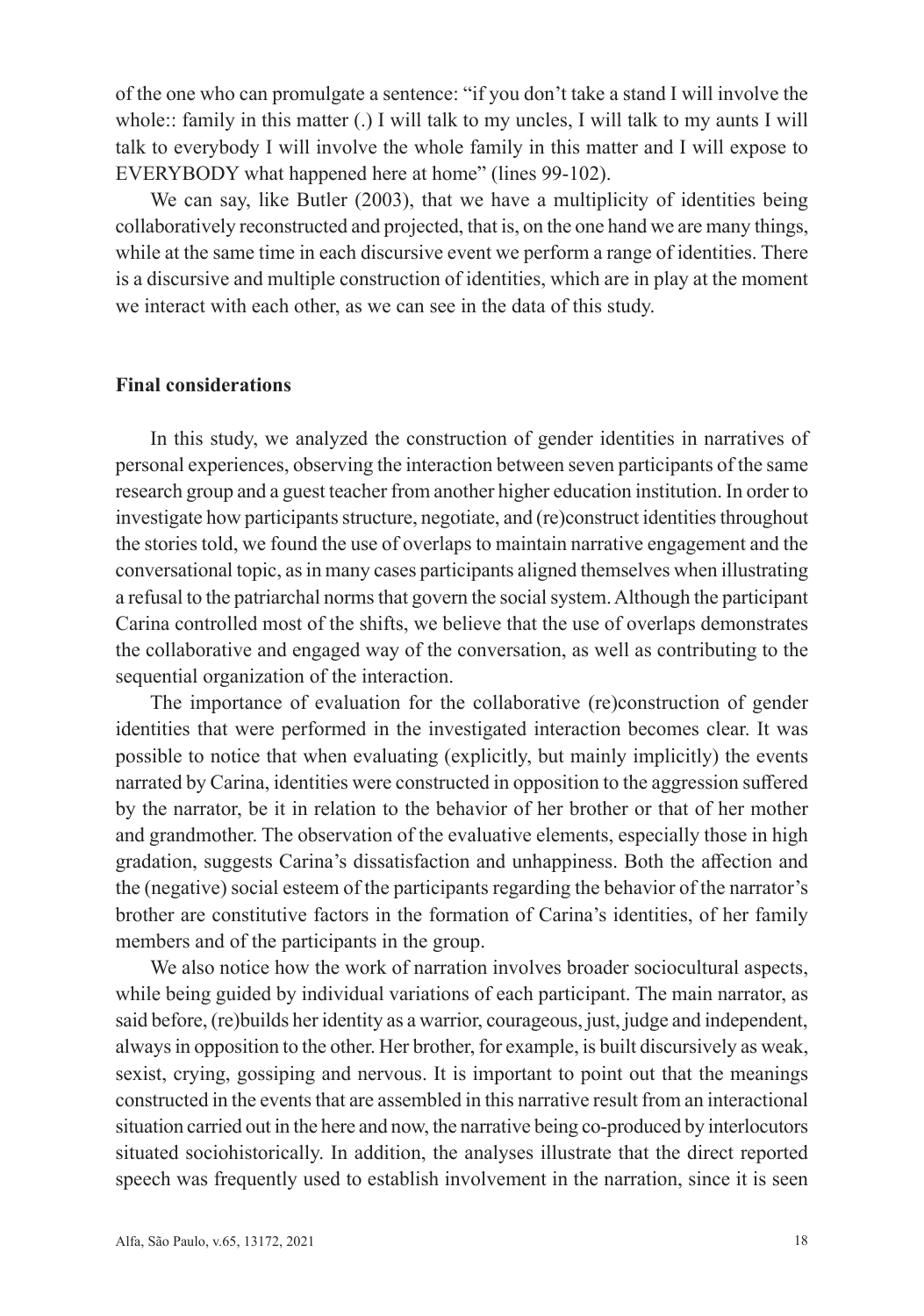as an evaluative resource that provides greater involvement among the members of the research group. The act of evaluating in narratives is therefore a significant resource for increasing the dramatic burden of reported history.

This research, then, based on the critical approach proposed by Contemporary Applied Linguistics, sought to look at the evaluation in the interactional dynamics of narration, with a view to observe how participants deal with gender issues present in a patriarchal and heteronormative society. Through principles and sociocultural and interactional norms that govern discursive constructions, we were able to observe how, many times, we are influenced by patterns that we reinforce by larger ideological forces. Even so, we noticed that there was a challenge from the main narrator, who proved to be an active user of the language and an agent of reflection.

After concluding our analyses and discussions, we believe that the performative perspective of gender adopted here has illustrated how it is possible to point out some of the mechanisms by which the patriarchal structure is installed and consolidated, controlling and determining the social system. We realize that there is gender violence, still driven by a patriarchal ideology where women are inferior to men and must always be submissive to them. Finally, we reiterate, in alignment with the theoretical reference used here, that both genders and identities are products of local performances of individuals sociohistorically situated in diverse discursive activities.

NÓBREGA, A.; ABREU, A. Avaliação, identidades e gênero: análise de narrativas de violência doméstica em uma interação entre mulheres*.* **Alfa**, São Paulo, v.65, 2021.

- *RESUMO: Esta pesquisa investiga as relações entre os usos avaliativos da linguagem e as (re)construções de identidades de gênero, a partir da análise de narrativas orais de experiências pessoais sobre violências domésticas, sofridas por mulheres em seus ambientes familiares, relatadas em uma interação acadêmica. Inserida na área da Linguística Aplicada Contemporânea, e com base em um arcabouço teórico-metodológico crítico, o estudo analisa como as participantes estruturam, negociam e (re)constroem identidades ao longo das narrativas, observando, sobretudo, como lidam com questões de gênero ideologicamente impostas pela sociedade. Para alcançar os objetivos propostos, a visão de gênero como ato performativo, desempenhado por meio do uso da linguagem, foi alinhada à abordagem interacional de narrativa e à concepção socioconstrucionista de identidades. A metodologia de pesquisa qualitativa orientou a análise da prática narrativa, centrada nos elementos avaliativos que constituem o discurso. Os resultados sugerem que tanto o gênero como as identidades são produtos das performances locais de indivíduos sócio-historicamente situados em atividades discursivas diversas.*
- *PALAVRAS-CHAVE: narrativas orais de experiências pessoais; violência doméstica; identidades de gênero; avaliação.*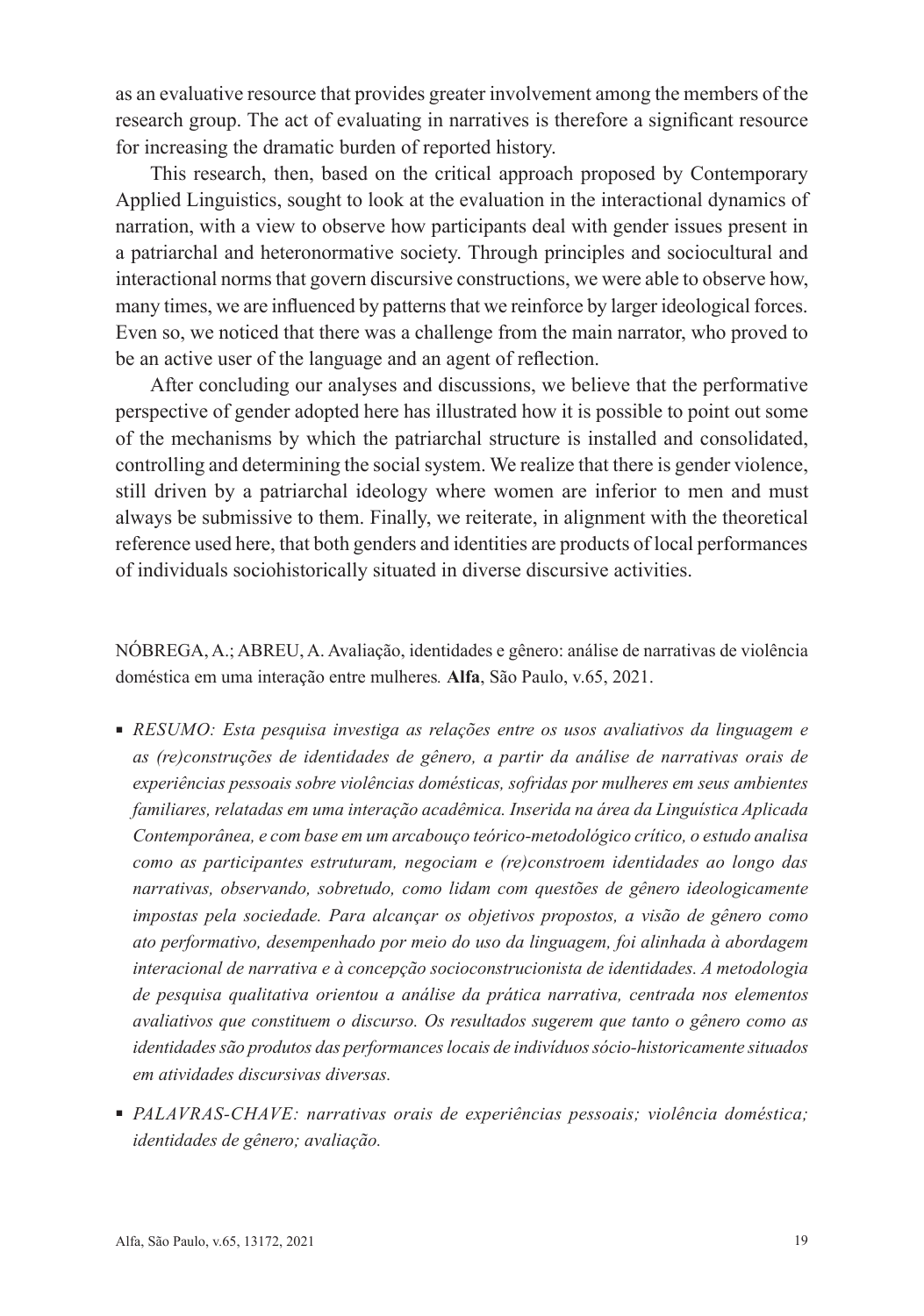## **REFERENCES**

ABREU, A. R. **Desafios do magistério:** a coconstrução de identidades em microcenas narrativas de professores da Educação Básica. 2018. 193p. Tese (Doutorado em Letras) – Pontifícia Universidade Católica, Rio de Janeiro, 2018.

ALBA-JUEZ, L.; THOMPSON, G. Introduction. *In*: THOMPSON, G.; ALBA-JUEZ, L. (ed.). **Evaluation in context**. Amsterdam: Philadelphia: John Benjamins, 2014. p. 3-26.

BASTOS, L. C. Diante do sofrimento do outro: narrativas de profissionais de saúde em reuniões de trabalho. **Calidoscópio***,* São Leopoldo, v. 6, n. 2, p. 76-85, 2008.

BASTOS, L. C. Contando histórias em contextos espontâneos e institucionais: uma introdução ao estudo da narrativa. **Calidoscópio***,* São Leopoldo, v. 3, n. 2, p. 74-87, 2005.

BASTOS, L. C. Narrativa e vida cotidiana. **SCRIPTA***,* Belo Horizonte, v. 7, n. 14, p. 118-127, 2004.

BEAUVOIR, S. **O segundo sexo**: a experiência vivida. 2 ed. São Paulo: Divisão Europeia do Livro, 1967.

BORGES, T. R. S. **Por um sentir crítico:** um olhar feminista interseccional sobre a socioconstrução de identidades sociais de gênero, raça/etnia e classe de professoras de línguas. 2016. 232p. Dissertação (Mestrado em Letras) – Pontifícia Universidade Católica, Rio de Janeiro, 2016.

BRASIL. Presidência da República. Secretaria Geral Subchefia para Assuntos Jurídicos. Lei nº 11.340, de 7 de agosto de 2006. **Diário Oficial**, Brasília, 2006. Disponível em: http://www.planalto.gov.br/ccivil\_03/\_Ato2004-2006/2006/Lei/L11340.htm. Acesso em: 15 jan. 2021.

BUCHOLTZ, M. Bad examples: Transgression and Progress in Language and Gender Studies. *In*: BUCHOLTZ, M.; LIANG, A.C.; SUTTON, L.A. (ed.). **Reinventing Identities**: The Gendered Self in Discourse**.** New York: Oxford University Press, 1990. p. 3-26.

BUCHOLTZ, M.; HALL, K. Identity and Interaction: A Socio-cultural Linguistic Approach. **Discourse Studies***,* New York, v, 7, n. 4/5, p. 585-614, 2005.

BUCHOLTZ, M.; HALL, K. Language and Identity. *In*: DURANTI, A. (ed.). **A Companion to Linguistic Anthropology.** Oxford: Basil Blackwell, 2003. p. 369- 394.

BUTLER, J. Sexual politics, torture, and secular time. **The British Journal of Sociology**, London, v 59, n. 1, p.1-23, 2008.

BUTLER, J. **Problemas de gênero:** feminismo e subversão da identidade. Rio de Janeiro: Civilização Brasileira, 2003.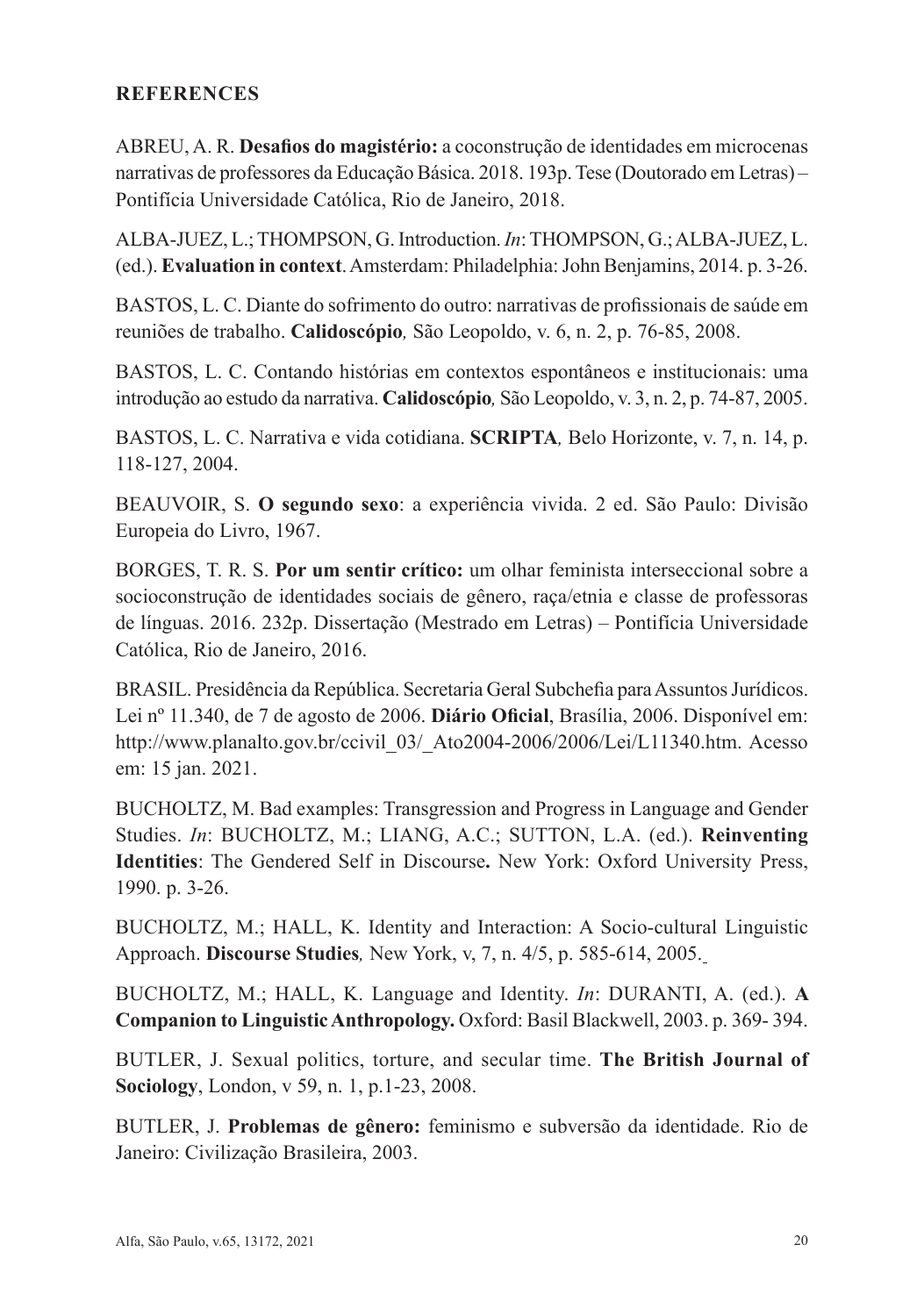BUTLER, J. **Gender trouble**: feminism and the subversion of identity. London: New York: Routledge; Chapman & Hall, 1990.

CAMERON, D. Desempenhando identidade de gênero: conversa entre rapazes e construção da masculinidade heterossexual. *In:* OSTERMAN, A.C.; FONTANA, B. (org.). **Linguagem, gênero e sexualidade**. São Paulo: Parábola, 2010. p. 129-149. (Clássicos traduzidos).

CAMERON, D. **Working with Spoken Discourse**. London: Sage, 2001.

DE FINA, A. Who tells which story and why? Micro and macro contexts in narrative. **Text & Talk***,* Germany, v. 28, n. 3, p. 421-442, 2008.

DE FINA, A. **Identity in narrative:** a study of immigrant discourse. Amsterdam: John Benjamins, 2003.

DE FINA, A.; GEORGAKOPOULOU, A. Introduction: Narrative analysis in the shift from texts to practices. **Text & Talk**, Germany, v. 28, n. 3, p. 275-281, 2008.

DENZIN, N. K.; LINCOLN, Y. (org.). **O planejamento da pesquisa qualitativa:**  teorias e abordagens. 2. ed. Porto Alegre: Artmed, 2006.

EGGINS, S. **An Introduction to Systemic Functional Linguistics.** London: Continuum, 2004.

FAIRCLOUGH, N. **Analysing Discourse:** textual analysis for social research. London: Routledge, 2003.

FOUCALT, M. **A História da Sexualidade**: a vontade de saber. Rio de Janeiro: Graal, 1977. v.1.

GOFFMAN, E. **A representação do eu na vida cotidiana**. 20. ed. Petrópolis: Rio de Janeiro: Vozes, 2014. Original de 1959.

GOUVEIA, C. A. M. Texto e gramática: uma introdução à linguística sistêmicofuncional. **Matraga,** Rio de Janeiro, v. 24, p. 13-47, 2009.

HALLIDAY, M. A. K. **An Introduction to Functional Grammar**. London: Arnold, 1994.

HALLIDAY, M. A. K.; HASAN, R. **Language, Context, and Text:** Aspects of Language in a Social-semiotic Perspective. Oxford: Oxford University Press, 1989.

HALLIDAY, M. A. K.; MATTHIESSEN, C. **Halliday's Introduction to Functional Grammar**. London: Routledge, 2014.

LABOV, W. The transformation of experience in narrative syntax. *In:* LABOV, W. **Language in the inner city**. Philadelphia: University of Pennsylvania Press, 1972. p. 354-396.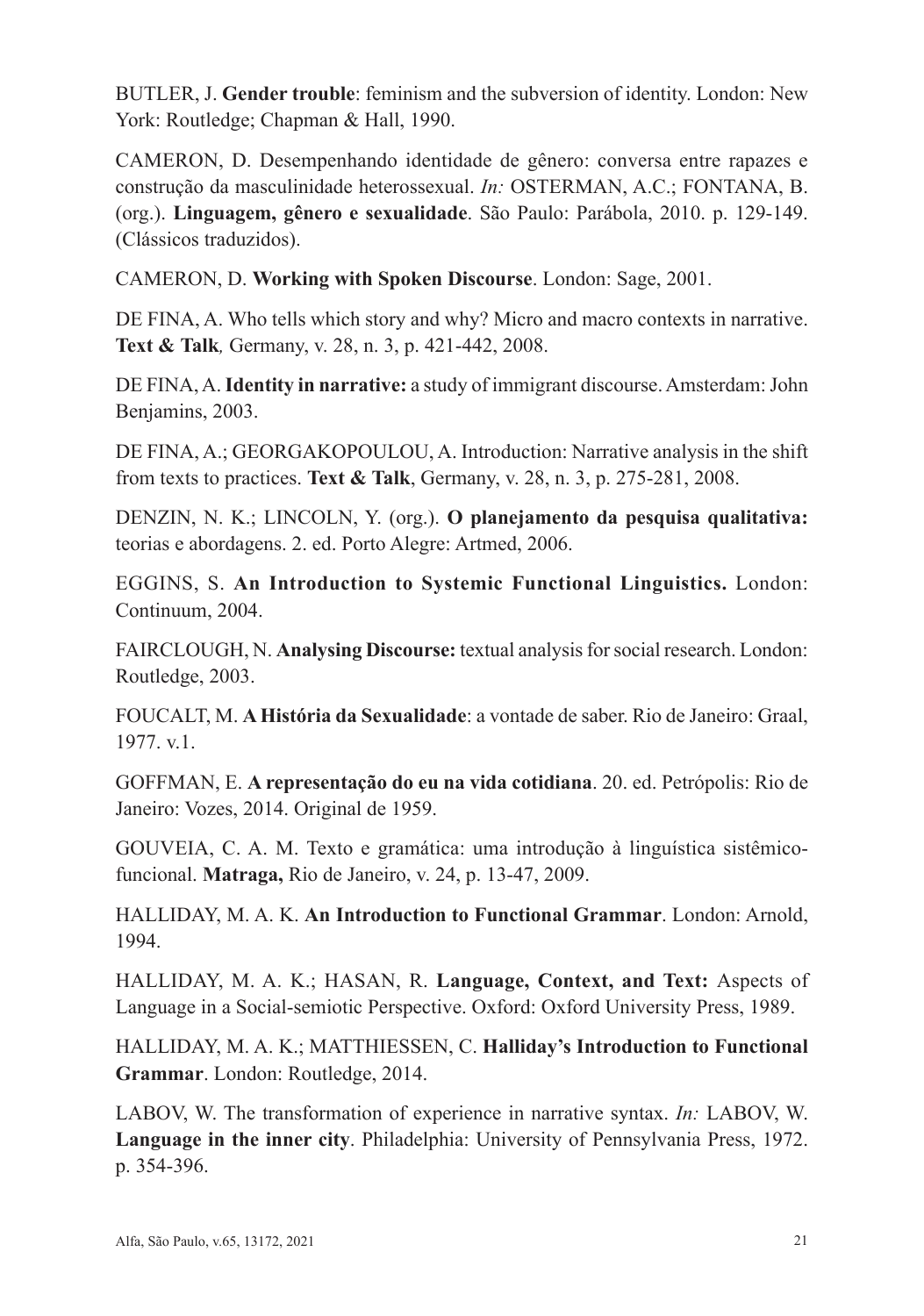LABOV, W.; WALETZKY, J. Narrative analysis: oral versions of personal experience. *In:* HELM, J. **Essays on the verbal and visual arts***.* Seattle: University of Washington Press, 1967. p. 12-44.

LINDE, C. Evaluation as linguistic structure and social practice. *In:* GUNNARSSON, B.L.; LINELL, P.; NORDBERG, B. (ed.). **The Construction of Professional Discourse**. London: Longman, 1997. p. 151-172.

LODER, L. L.; JUNG, N. M. **Análises de fala-em-interação institucional**: a perspectiva da Análise da Conversa Etnometodológica. Campinas: Mercado de Letras, 2009.

MACKEN-HORARIK, M; ISAAC, A. Appraising appraisal. *In*: THOMPSON, G.; ALBA-JUEZ, L. (ed.). **Evaluation in context.** Amsterdam: Philadelphia: John Benjamins, 2014. p. 67-92.

MARTIN, J. Beyond Exchange: Appraisal systems in English. *In:* HUSTON, S.; THOMPSON, G. (ed.). **Evaluation in Text**: Authorial Stance and the Construction of Discourse. Oxford: Oxford University Press, 2001. p.142-175.

MARTIN, J. R.; ROSE, D. **Working with discourse:** meaning beyond the clause. 2. ed. New York: Continuum, 2007.

MARTIN, J.; WHITE, P. **The Language of Evaluation**: Appraisal in English. New York: Palgrave; Macmillan, 2005.

MEAD, M. **Sexo e temperamento em três sociedades primitivas**. 5. ed. São Paulo: Perspectiva, 1979.

MOITA LOPES, L. P. Lingüística Aplicada e vida contemporânea: problematização dos construtos que têm orientado a pesquisa. *In*: MOITA LOPES, L. P. (org.). **Por uma Lingüística Aplicada Indisciplinar.** São Paulo: Parábola, 2006. p. 85-107.

MOITA LOPES, L.P. Socioconstrucionismo**:** discurso e identidades sociais. *In*: MOITA LOPES, L.P. (ed.). **Discurso de identidades***.* Campinas: Mercado de Letras, 2003. p. 13-38.

MOITA LOPES, L.P. **Identidades fragmentadas**: a construção de raça, gênero e sexualidade na sala de aula*.* Campinas: Mercado de Letras, 2002.

MOITA LOPES, L. P. Práticas narrativas como espaço de construção das identidades sociais: uma abordagem socioconstrucionista. *In*: RIBEIRO. B.T; LIMA, C. C.; DANTAS, M. T. (org.). **Narrativa, identidade e clínica**. Rio de Janeiro: Edições IPUB, 2001. p. 56-71.

NÓBREGA, A. N. **Narrativas e avaliação no processo de construção do conhecimento pedagógico:** abordagem sociocultural e sociossemiótica. 2009. 244p. Tese (Doutorado em Letras) - Pontifícia Universidade Católica, Rio de Janeiro, 2009.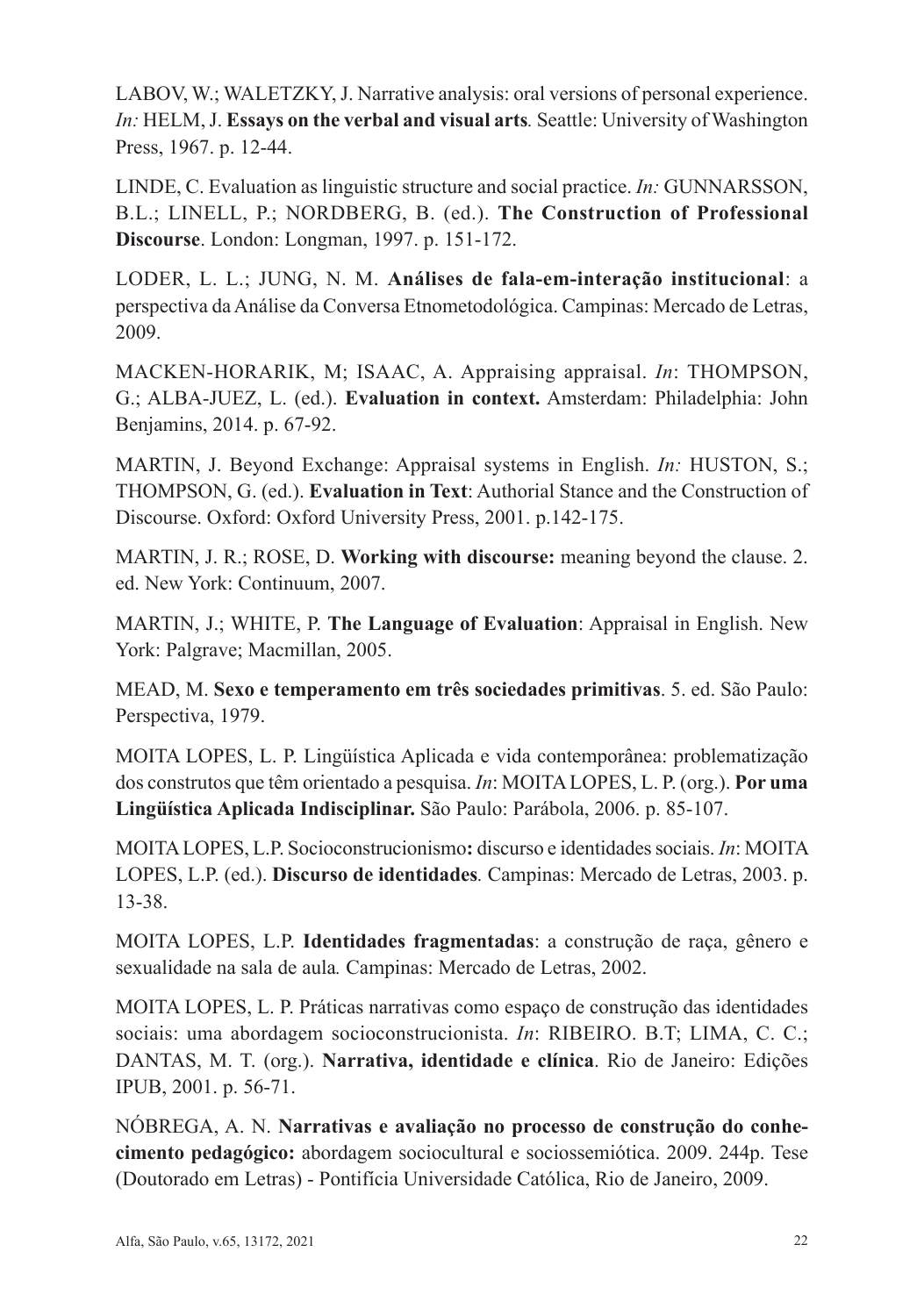NÓBREGA, A.N.; MAGALHÃES, C.E.A. Narrativa e identidade: Contribuições da avaliação no processo de (re-)construção identitária em sala de aula universitária. **Veredas**, Juiz de Fora, v. 16, n. 2. p. 68-84, 2012.

PENNYCOOK, A. Uma Lingüística Aplicada transgressiva. *In*: MOITA LOPES, L. P. (org.). **Por uma Lingüística Aplicada indisciplinar**. São Paulo: Parábola, 2006. p. 67-84.

PENNYCOOK, A. Performativity, and language studies. **Critical Inquiry in Language Studies:** An International Journal, London, v. 1, p. 1-19, 2004.

REISSMANN, C. **Narrative Analysis**. Newbury Park: Sage, 1993.

RESENDE, V.; RAMALHO, V. **Análise do discurso crítica***.* 2. ed. São Paulo: Contexto, 2006.

SACKS, H.; SCHEGLOFF, E.; JEFFERSON, G. A Simplest Systematics for the Organization of Turn Taking in Conversation. **Language**, Washington, v. 50, p. 696- 735, 1974.

SAWIM, P. E. Gender, Context, and the Narrative Construction of Identity. *In*: BUCHOLTZ, M.; LIANG, A.C.; SUTTON, L.A. (ed.). **Reinventing Identities**: The Gendered Self in Discourse. New York: Oxford University Press, 1990. p. 241-257.

THOMPSON, G; HUNSTON, S. Evaluation in text. *In*: BROWN, K. (ed.). **The Encyclopedia of Language and Linguistics***.* Oxford: Elsevier, 2006. v. 4. p. 305-312.

THOMPSON, G; HUNSTON, S. Evaluation: an introduction. *In:* HUSTON, S.; THOMPSON, G. (ed.). **Evaluation in Text**: Authorial Stance and the Construction of Discourse. Oxford: Oxford University Press, 2000. p. 1-26.

VIAN JR., O. O Sistema de Avaliatividade e a linguagem da avaliação. *In:* VIAN JR, O.; SOUZA, A.; ALMEIDA, F. (ed.). **A linguagem da avaliação em língua portuguesa**: estudos sistêmico-funcionais com base no Sistema de Avaliatividade. São Carlos: Pedro & João Editores, 2010. p. 19-29.

WHITE, P. **The Appraisal website**. Disponível em: www.grammatics.com/appraisal. Acesso em: 18 out. 2021.

WODAK, R. Do que trata a ACD: um resumo de sua história, conceitos importantes e seus desenvolvimentos. **Linguagem em (Dis)curso**, Palhoça, v. 4, n. esp, p. 223-243, 2004.